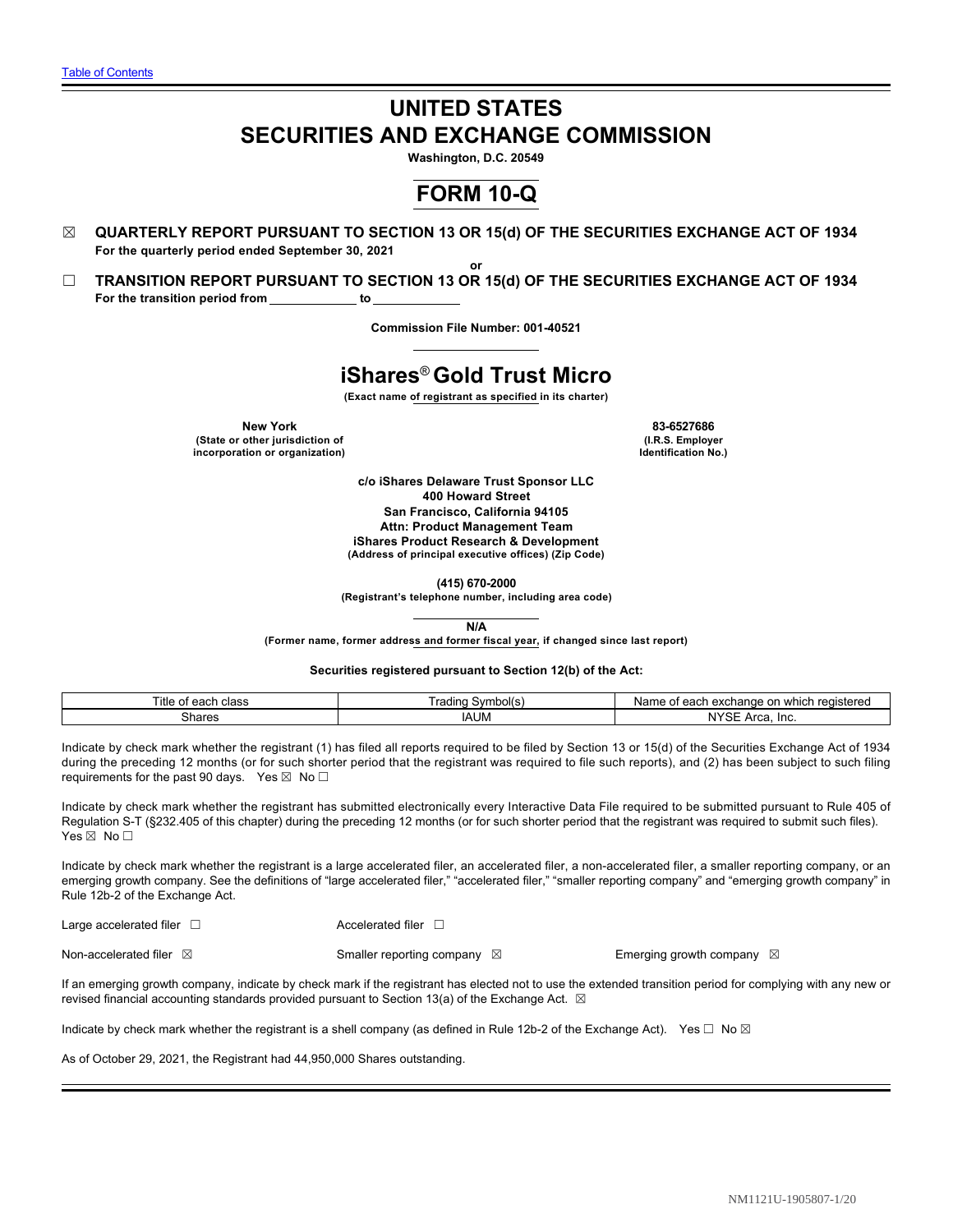## <span id="page-1-0"></span>**Table of Contents**

|                   | <b>PART I - FINANCIAL INFORMATION</b>                                                                                                                            | Page                    |
|-------------------|------------------------------------------------------------------------------------------------------------------------------------------------------------------|-------------------------|
| Item 1.           | <b>Financial Statements (Unaudited)</b>                                                                                                                          | $\mathbf{\overline{1}}$ |
|                   | Statements of Assets and Liabilities at September 30, 2021 and June 15, 2021 (Date of Inception)                                                                 | <u>1</u>                |
|                   | Statements of Operations for the three months ended September 30, 2021 and the Period from June 15, 2021 (Date of Inception)<br>to September 30, 2021            | $\overline{2}$          |
|                   | Statements of Changes in Net Assets for the three months ended September 30, 2021 and the Period from June 15, 2021 (Date of<br>Inception) to September 30, 2021 | $\overline{3}$          |
|                   | Statements of Cash Flows for the Period from June 15, 2021 (Date of Inception) to September 30, 2021                                                             | $\overline{4}$          |
|                   | Schedules of Investments at September 30, 2021 and June 15, 2021 (Date of Inception)                                                                             | $\overline{5}$          |
|                   | <b>Notes to Financial Statements</b>                                                                                                                             | $\underline{6}$         |
| Item 2.           | Management's Discussion and Analysis of Financial Condition and Results of Operations                                                                            | 10                      |
| Item 3.           | <b>Quantitative and Qualitative Disclosures About Market Risk</b>                                                                                                | 11                      |
| Item 4.           | <b>Controls and Procedures</b>                                                                                                                                   | 11                      |
|                   | <b>PART II - OTHER INFORMATION</b>                                                                                                                               |                         |
| Item 1.           | <b>Legal Proceedings</b>                                                                                                                                         | 12                      |
| Item 1A.          | <b>Risk Factors</b>                                                                                                                                              | 12                      |
| Item 2.           | Unregistered Sales of Equity Securities and Use of Proceeds                                                                                                      | 12                      |
| Item 3.           | <b>Defaults Upon Senior Securities</b>                                                                                                                           | 12                      |
| Item 4.           | <b>Mine Safety Disclosures</b>                                                                                                                                   | 12                      |
| Item 5.           | <b>Other Information</b>                                                                                                                                         | 12                      |
| Item 6.           | <b>Exhibits</b>                                                                                                                                                  | 13                      |
| <b>SIGNATURES</b> |                                                                                                                                                                  | <u>14</u>               |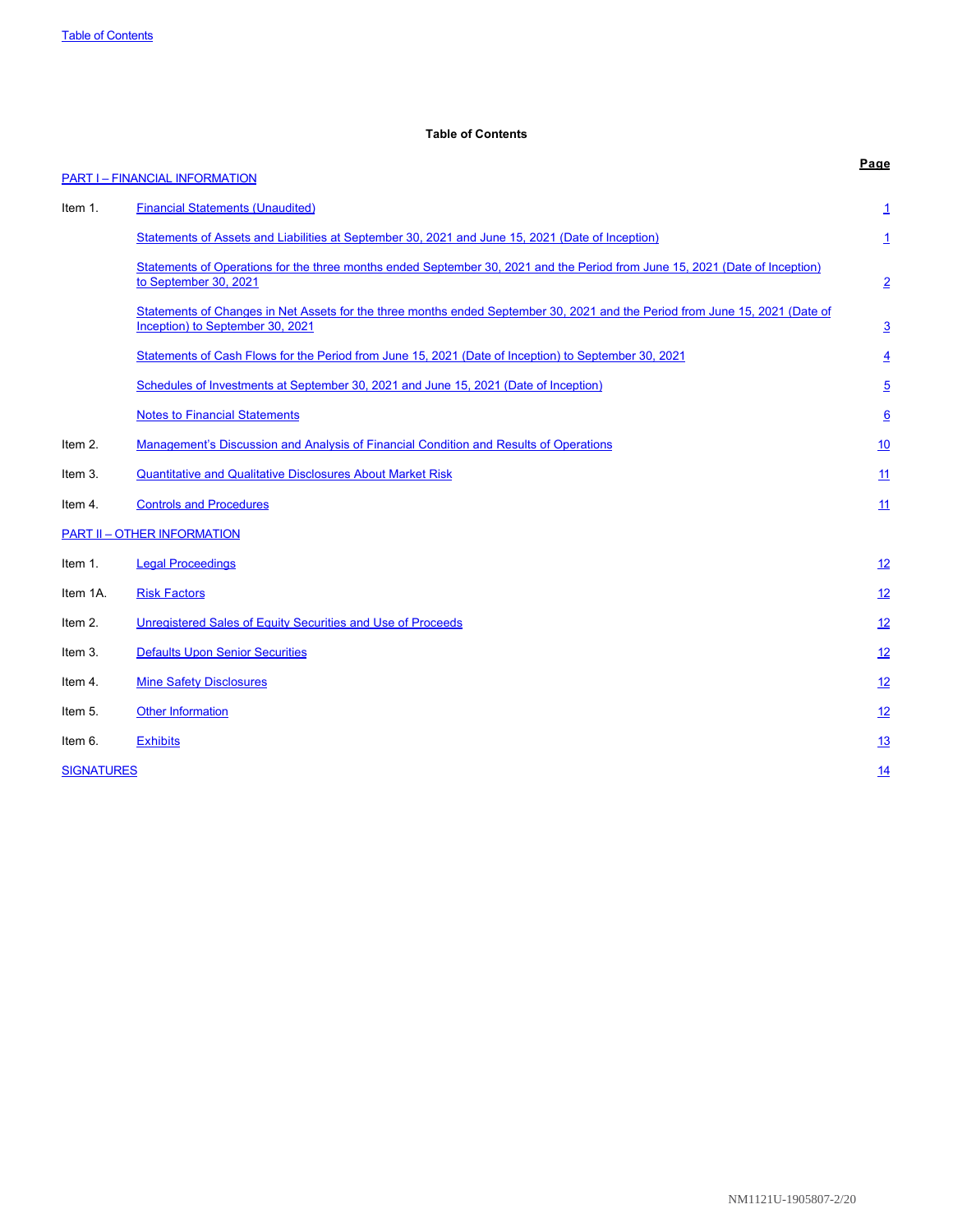## <span id="page-2-0"></span>**PART I** – **FINANCIAL INFORMATION**

## **Item 1. Financial Statements**

## **iShares**® **Gold Trust Micro Statements of Assets and Liabilities (Unaudited)** At September 30, 2021 and June 15, 2021 (Date of Inception)

|                                                          |    | September 30,<br>2021 |   | <b>June 15,</b><br>2021 |  |  |
|----------------------------------------------------------|----|-----------------------|---|-------------------------|--|--|
| <b>Assets</b>                                            |    |                       |   |                         |  |  |
| Investment in gold bullion, at fair value <sup>(a)</sup> | ፍ  | 607,260,237           |   | 9,325,500               |  |  |
| <b>Total Assets</b>                                      |    | 607,260,237           |   | 9,325,500               |  |  |
| <b>Liabilities</b>                                       |    |                       |   |                         |  |  |
| Sponsor's fees payable                                   |    | 34,807                |   |                         |  |  |
| <b>Total Liabilities</b>                                 |    | 34,807                |   |                         |  |  |
| Commitments and contingent liabilities (Note 6)          |    |                       |   |                         |  |  |
| <b>Net Assets</b>                                        |    | 607,225,430           |   | 9,325,500               |  |  |
| Shares issued and outstanding <sup>(b)</sup>             |    | 34,850,000            |   | 500,000                 |  |  |
| Net asset value per Share (Note 2C)                      | \$ | 17.42                 | S | 18.65                   |  |  |

 $(a)$  Cost of investment in gold bullion: \$626,373,040 and \$9,325,500, respectively.

(b) No par value, unlimited amount authorized.

*See notes to financial statements.*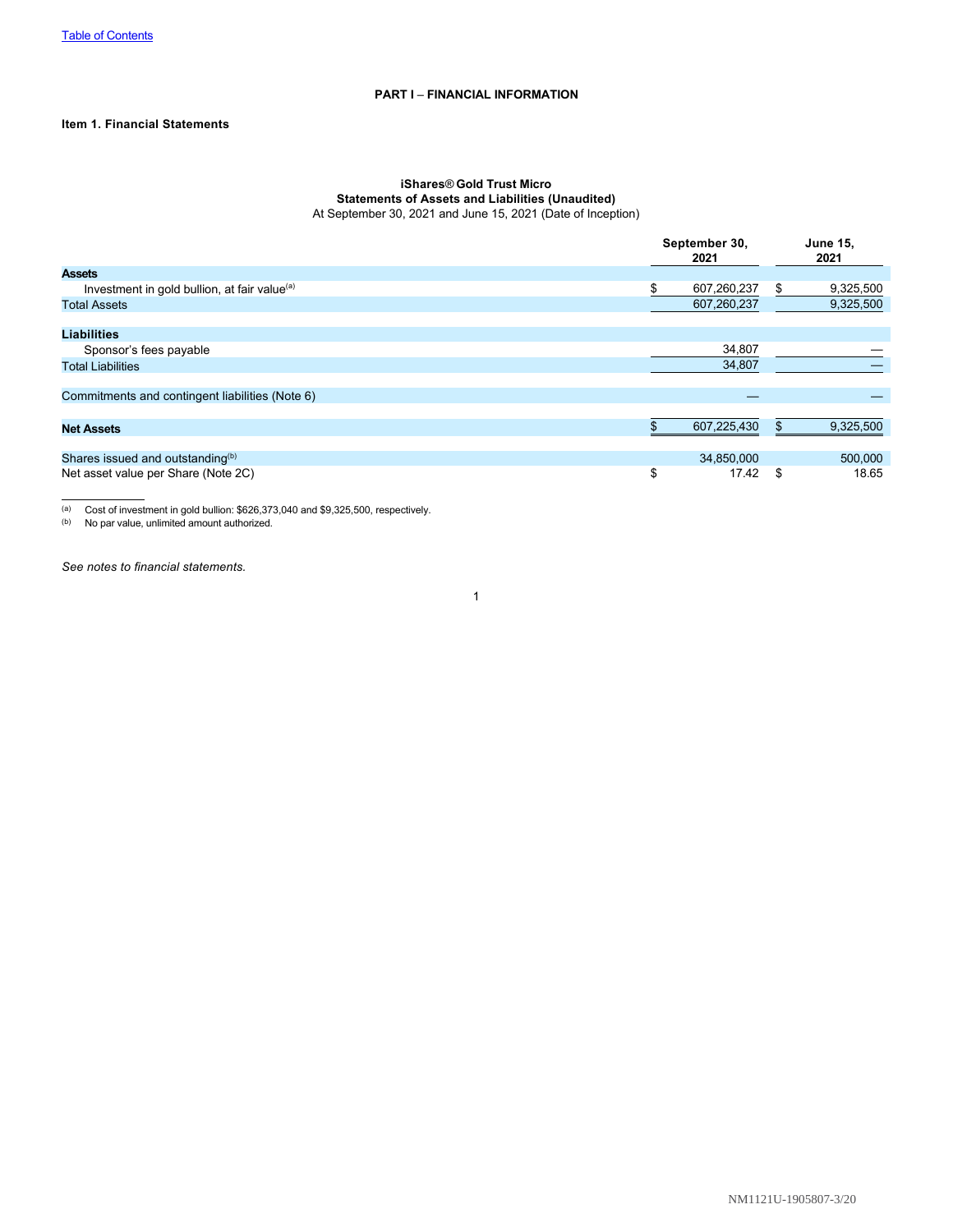## <span id="page-3-0"></span>**iShares**® **Gold Trust Micro Statements of Operations (Unaudited)**

For the three months ended September 30, 2021 and the period from June 15, 2021 (Date of Inception) to September 30, 2021

|                                                      |    | <b>Three Months</b><br>Ended<br>September 30,<br>2021 | <b>Period from</b><br>June 15, 2021<br>(Date of Inception)<br>to September 30,<br>2021 |                |  |
|------------------------------------------------------|----|-------------------------------------------------------|----------------------------------------------------------------------------------------|----------------|--|
| <b>Expenses</b>                                      |    |                                                       |                                                                                        |                |  |
| Sponsor's fees                                       | \$ | 200.617                                               | \$                                                                                     | 201,169        |  |
| Sponsor's fees waived                                |    | (107, 095)                                            |                                                                                        | (107, 134)     |  |
| Total expenses                                       |    | 93,522                                                |                                                                                        | 94,035         |  |
| Net investment loss                                  |    | (93, 522)                                             |                                                                                        | (94, 035)      |  |
| <b>Net Realized and Unrealized Gain (Loss)</b>       |    |                                                       |                                                                                        |                |  |
| Net realized gain (loss) from:                       |    |                                                       |                                                                                        |                |  |
| Gold bullion sold to pay expenses                    |    | 422                                                   |                                                                                        | 422            |  |
| Net change in unrealized appreciation/depreciation   |    | (18,603,053)                                          |                                                                                        | (19, 112, 803) |  |
| Net realized and unrealized loss                     |    | (18,602,631)                                          |                                                                                        | (19, 112, 381) |  |
| Net decrease in net assets resulting from operations |    | (18,696,153)                                          |                                                                                        | (19,206,416)   |  |
| Net decrease in net assets per Share                 |    | (0.61)                                                |                                                                                        | (0.74)         |  |

*See notes to financial statements.*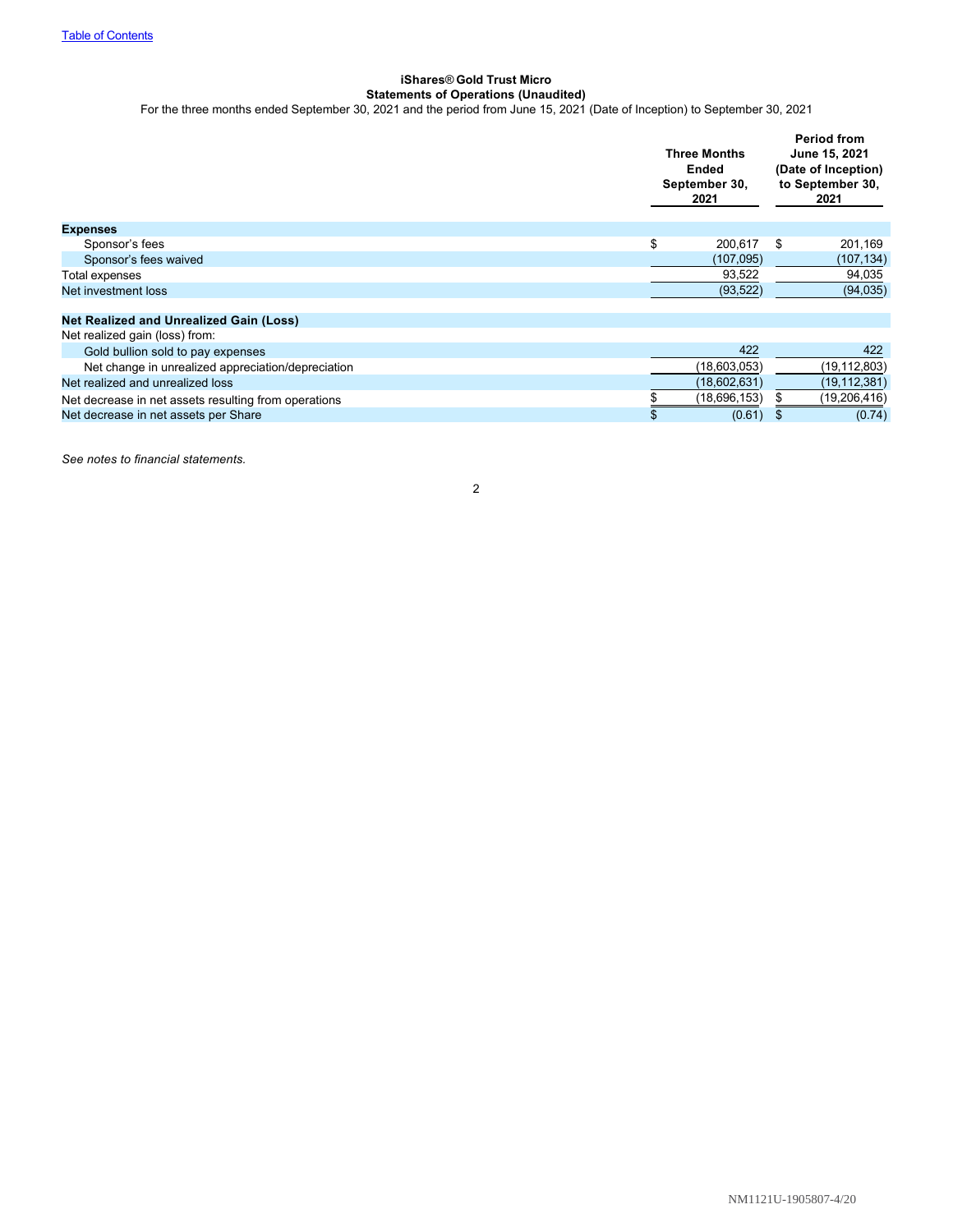## <span id="page-4-0"></span>**iShares**® **Gold Trust Micro Statements of Changes in Net Assets (Unaudited)**

For the three months ended September 30, 2021 and the period from June 15, 2021 (Date of Inception) to September 30, 2021

|                                                            | <b>Period from</b><br>June 15, 2021<br>(Date of Inception)<br>to September 30, 2021 |
|------------------------------------------------------------|-------------------------------------------------------------------------------------|
| Net Assets at June 15, 2021                                | \$<br>9,325,500                                                                     |
| <b>Operations:</b>                                         |                                                                                     |
| Net investment loss                                        | (513)                                                                               |
| Net change in unrealized appreciation/depreciation         | (509, 750)                                                                          |
| Net decrease in net assets resulting from operations       | (510, 263)                                                                          |
| Decrease in net assets                                     | (510, 263)                                                                          |
| Net Assets at June 30, 2021                                | 8,815,237<br>\$                                                                     |
| <b>Operations:</b>                                         |                                                                                     |
| Net investment loss                                        | (93, 522)                                                                           |
| Net realized gain                                          | 422                                                                                 |
| Net change in unrealized appreciation/depreciation         | (18,603,053)                                                                        |
| Net decrease in net assets resulting from operations       | (18,696,153)                                                                        |
| <b>Capital Share Transactions:</b>                         |                                                                                     |
| <b>Contributions for Shares issued</b>                     | 617,106,346                                                                         |
| Net increase in net assets from capital share transactions | 617,106,346                                                                         |
| Increase in net assets                                     | 598,410,193                                                                         |
| Net Assets at September 30, 2021                           | \$<br>607,225,430                                                                   |
| Shares issued and redeemed                                 |                                                                                     |
| Shares issued                                              | 34,350,000                                                                          |
| Net increase in Shares issued and outstanding              | 34,350,000                                                                          |

*See notes to financial statements.*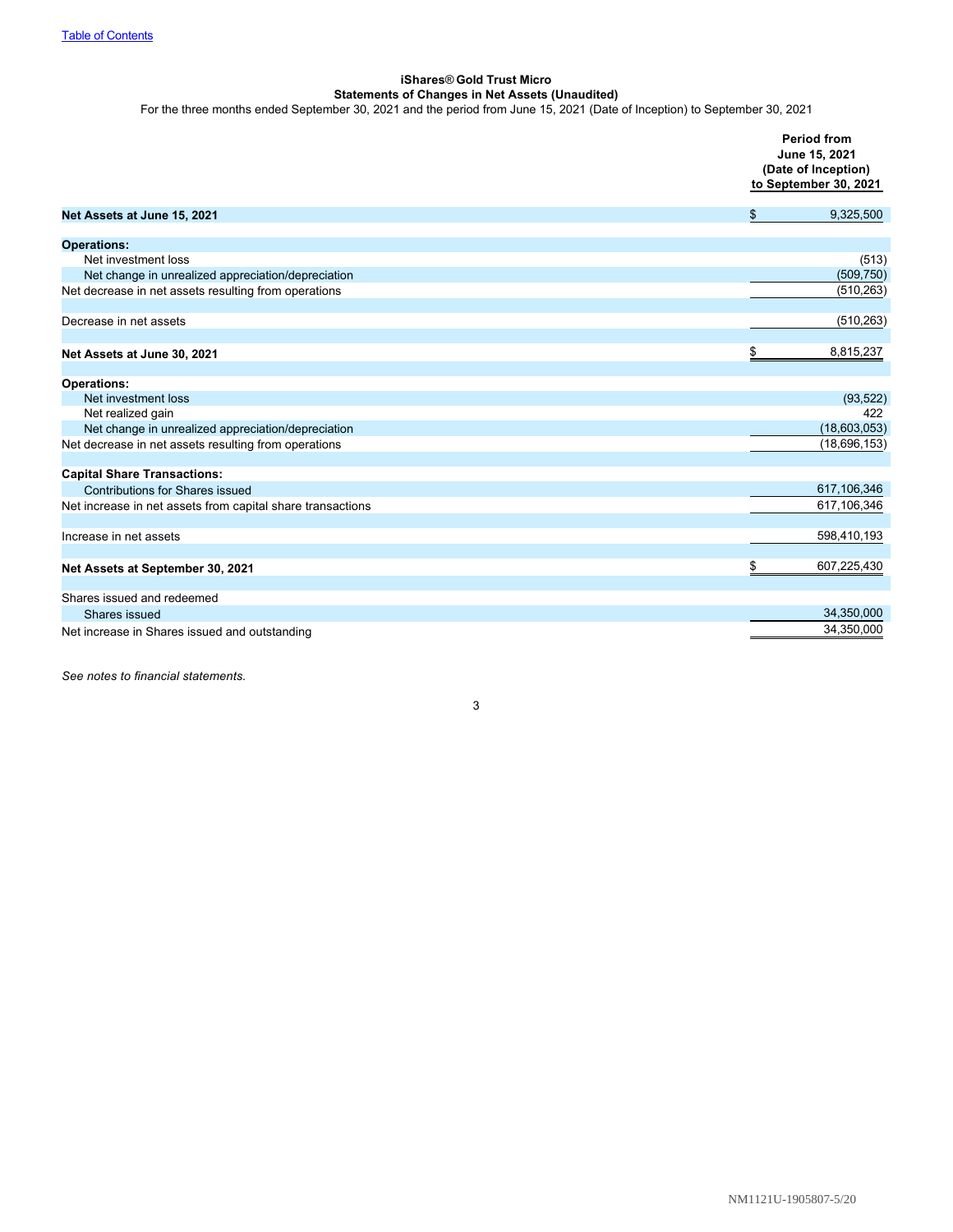## <span id="page-5-0"></span>**iShares**® **Gold Trust Micro Statement of Cash Flows (Unaudited)**

For the period from June 15, 2021 (Date of Inception) to September 30, 2021

**June 15, 2021 (Date of Inception) to September 30, 2021**

| <b>Cash Flows from Operating Activities</b>                                                                                |                    |
|----------------------------------------------------------------------------------------------------------------------------|--------------------|
| Proceeds from gold bullion sold to pay expenses                                                                            | \$<br>59,228       |
| Expenses - Sponsor's fees paid                                                                                             | (59, 228)          |
| Net cash provided by operating activities                                                                                  |                    |
| Increase (decrease) in cash                                                                                                |                    |
| Cash, beginning of period                                                                                                  |                    |
| Cash, end of period                                                                                                        |                    |
| Reconciliation of Net Increase (Decrease) in Net Assets Resulting from Operations to Net Cash Provided by (Used in)        |                    |
| <b>Operating Activities</b>                                                                                                |                    |
| Net decrease in net assets resulting from operations                                                                       | \$<br>(19,206,416) |
| Adjustments to reconcile net increase (decrease) in net assets resulting from operations to net cash provided by (used in) |                    |
| operating activities:                                                                                                      |                    |
| Proceeds from gold bullion sold to pay expenses                                                                            | 59,228             |
| Net realized (gain) loss                                                                                                   | (422)              |
| Net change in unrealized appreciation/depreciation                                                                         | 19,112,803         |
| Change in operating assets and liabilities:                                                                                |                    |
| Sponsor's fees payable                                                                                                     | 34.807             |
| Net cash provided by (used in) operating activities                                                                        |                    |
|                                                                                                                            |                    |
| Supplemental disclosure of non-cash information:                                                                           |                    |
| Gold bullion contributed for Shares issued                                                                                 | \$<br>617,106,346  |
|                                                                                                                            |                    |

*See notes to financial statements.*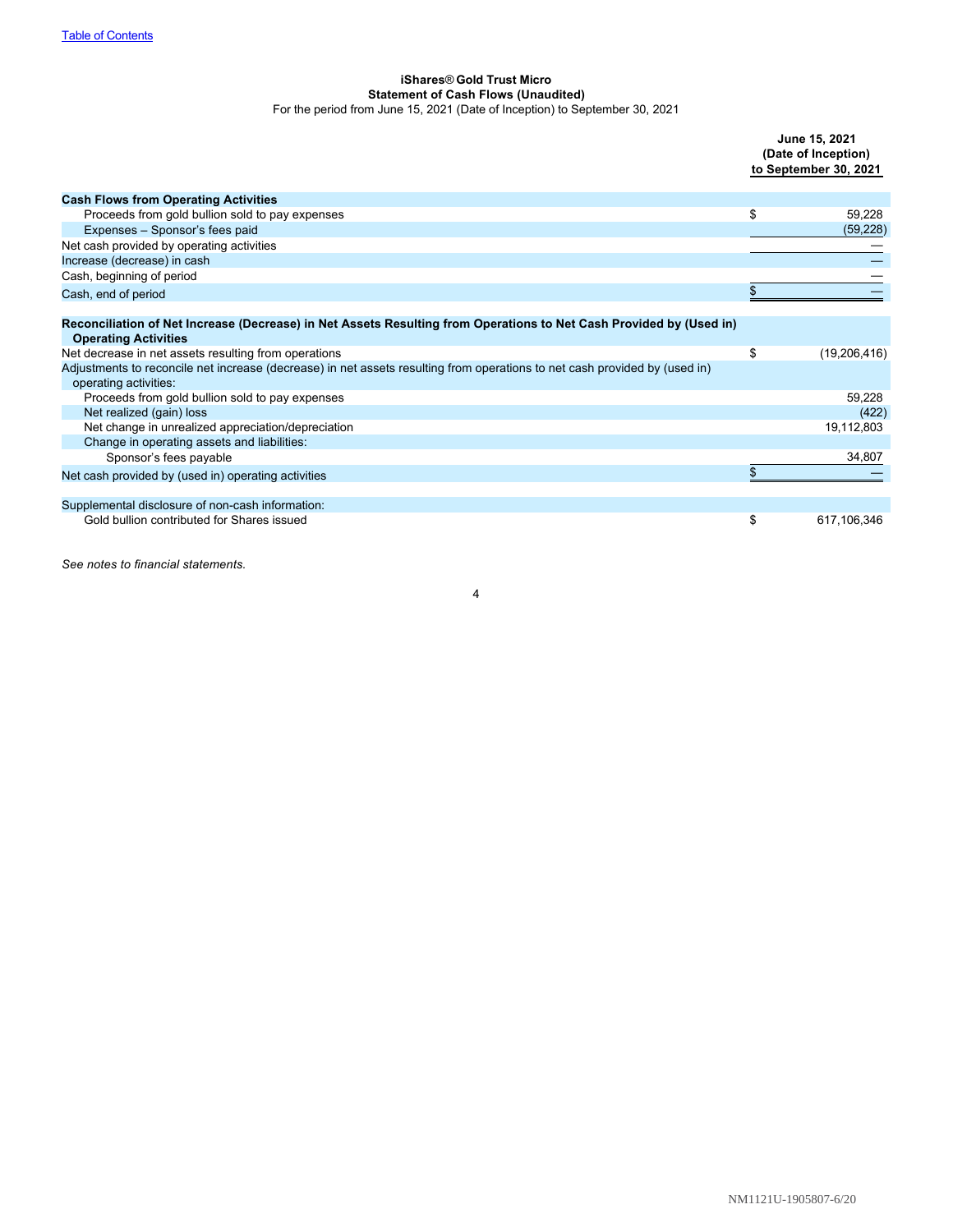### **iShares**® **Gold Trust Micro Schedules of Investments (Unaudited)** At September 30, 2021 and June 15, 2021 (Date of Inception)

## <span id="page-6-0"></span>**September 30, 2021**

| <b>Description</b>           | <b>Ounces</b>                                      | Cost              | <b>Fair Value</b> |
|------------------------------|----------------------------------------------------|-------------------|-------------------|
| Gold bullion                 | 348,439                                            | \$<br>626.373.040 | \$<br>607,260,237 |
|                              |                                                    |                   |                   |
| Total Investments - 100.01%  |                                                    |                   | 607,260,237       |
| Less Liabilities $-$ (0.01)% |                                                    |                   | (34, 807)         |
| Net Assets - 100.00%         |                                                    |                   | 607, 225, 430     |
| <b>Description</b>           | June 15, 2021 (Date of Inception)<br><b>Ounces</b> | Cost              | <b>Fair Value</b> |
| <b>Gold bullion</b>          | 5,000                                              | \$<br>9,325,500   | \$<br>9,325,500   |
|                              |                                                    |                   |                   |
| Total Investments - 100.00%  |                                                    |                   | 9,325,500         |
| Less Liabilities $-$ (0.00)% |                                                    |                   |                   |
| Net Assets - 100.00%         |                                                    |                   | 9,325,500         |

*See notes to financial statements.*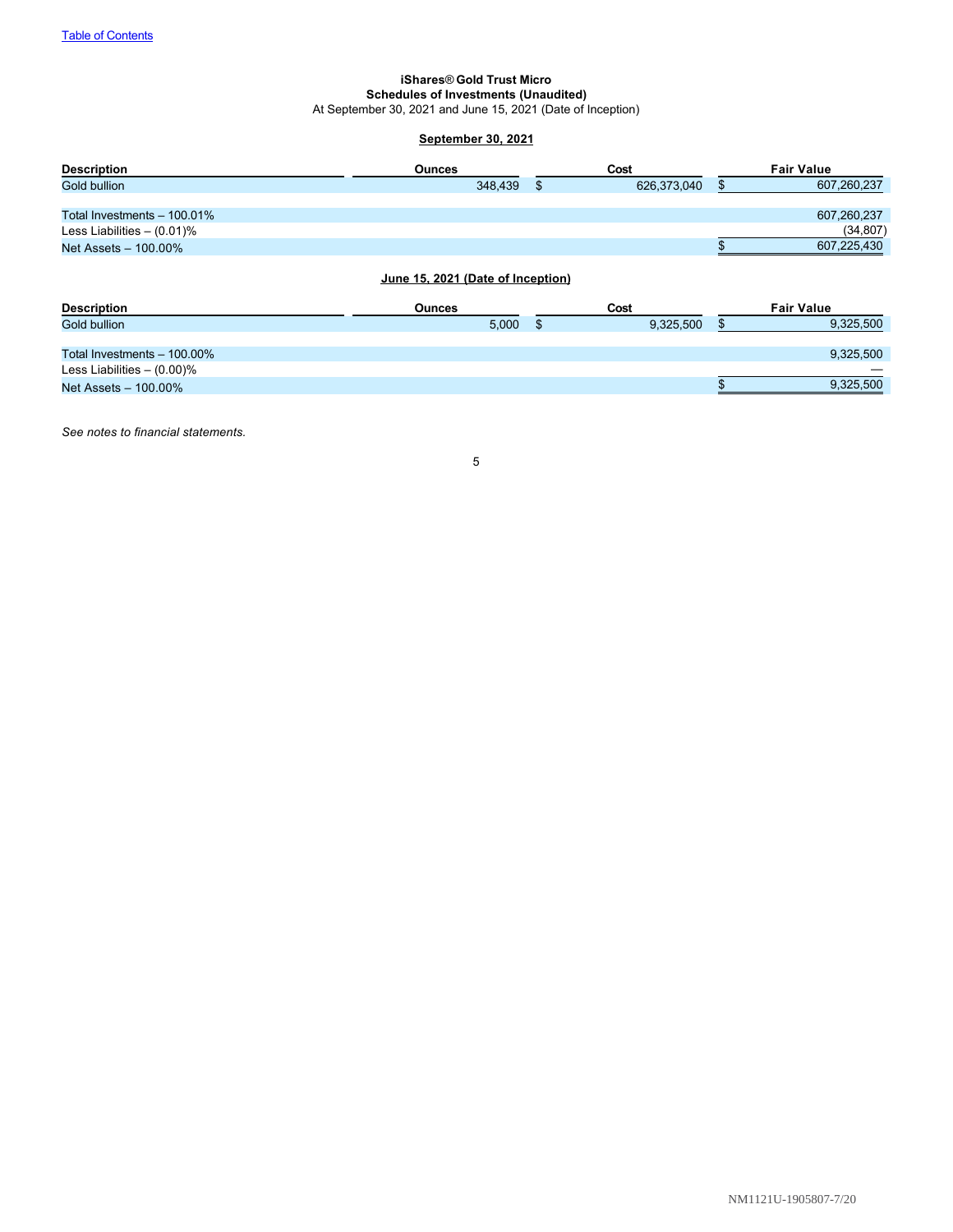#### <span id="page-7-0"></span>**iShares**® **Gold Trust Micro Notes to Financial Statements (Unaudited)** September 30, 2021

#### **1 - Organization**

The iShares Gold Trust Micro (the "Trust") was organized on June 15, 2021 as a New York trust. The trustee is The Bank of New York Mellon (the "Trustee"), which is responsible for the day-to-day administration of the Trust. The Trust's sponsor is iShares Delaware Trust Sponsor LLC, a Delaware limited liability company (the "Sponsor"). The Trust is governed by the provisions of the Depositary Trust Agreement (the "Trust Agreement") executed by the Trustee and the Sponsor as of June 15, 2021. The Trust issues units of beneficial interest ("Shares") representing fractional undivided beneficial interests in its net assets.

BlackRock Financial Management, Inc. (the "Seed Capital Investor"), contributed 5,000 ounces of Gold in exchange for 500,000 shares (the "Seed Creation Baskets") on June 15, 2021 for the benefit of BlackRock Financial Management, Inc. At contribution, the value of the gold deposited with the Trust was based on the price of an ounce of gold of \$1,865.10. The Seed Capital Investor is an affiliate of the Sponsor. The Seed Capital Investor did not and will not receive from the Trust, the Sponsor or any of their affiliates any fee or other compensation in connection with the sale of the Seed Creation Baskets.

The Trust seeks to reflect generally the performance of the price of gold. The Trust seeks to reflect such performance before payment of the Trust's expenses and liabilities. The Trust is designed to provide a vehicle for investors to make an investment similar to an investment in gold.

The accompanying unaudited financial statements were prepared in accordance with generally accepted accounting principles in the United States of America ("U.S. GAAP") for interim financial information and with the instructions for Form 10-Q and the rules and regulations of the U.S. Securities and Exchange Commission (the "SEC"). In the opinion of management, all material adjustments, consisting only of normal recurring adjustments considered necessary for a fair statement of the interim period financial statements, have been made. Interim period results are not necessarily indicative of results for a full-year period. These financial statements and the notes thereto should be read in conjunction with the Trust's financial statements included in the registration statement on Form S-1 as filed with the SEC on June 23, 2021.

The Trust qualifies as an investment company solely for accounting purposes and not for any other purpose and follows the accounting and reporting guidance under the Financial Accounting Standards Board Accounting Standards Codification Topic 946, *Financial Services - Investment Companies,* but is not registered, and is not required to be registered, as an investment company under the Investment Company Act of 1940, as amended.

#### **2 - Significant Accounting Policies**

#### *A. Basis of Accounting*

The following significant accounting policies are consistently followed by the Trust in the preparation of its financial statements in conformity with U.S. GAAP. The preparation of financial statements in conformity with U.S. GAAP requires management to make certain estimates and assumptions that affect the reported amounts of assets and liabilities and disclosures of contingent assets and liabilities at the date of the financial statements and the reported amounts of revenue and expenses during the reporting period. Actual results could differ from those estimates.

#### *B. Gold Bullion*

JPMorgan Chase Bank N.A., London branch (the "Custodian"), is responsible for the safekeeping of gold bullion owned by the Trust.

Fair value of the gold bullion held by the Trust is based on that day's London Bullion Market Association ("LBMA") Gold Price PM. "LBMA Gold Price PM" is the price per fine troy ounce of gold, stated in U.S. dollars, determined by ICE Benchmark Administration ("IBA") following an electronic auction consisting of one or more 30-second rounds starting at 3:00 p.m. (London time), on each day that the London gold market is open for business and published shortly thereafter. If there is no LBMA Gold Price PM on any day, the Trustee is authorized to use the most recently announced price of gold determined in an electronic auction hosted by IBA that begins at 10:30 a.m. (London time) ("LBMA Gold Price AM") unless the Trustee, in consultation with the Sponsor, determines that such price is inappropriate as a basis for evaluation.

Gain or loss on sales of gold bullion is calculated on a trade date basis using the average cost method.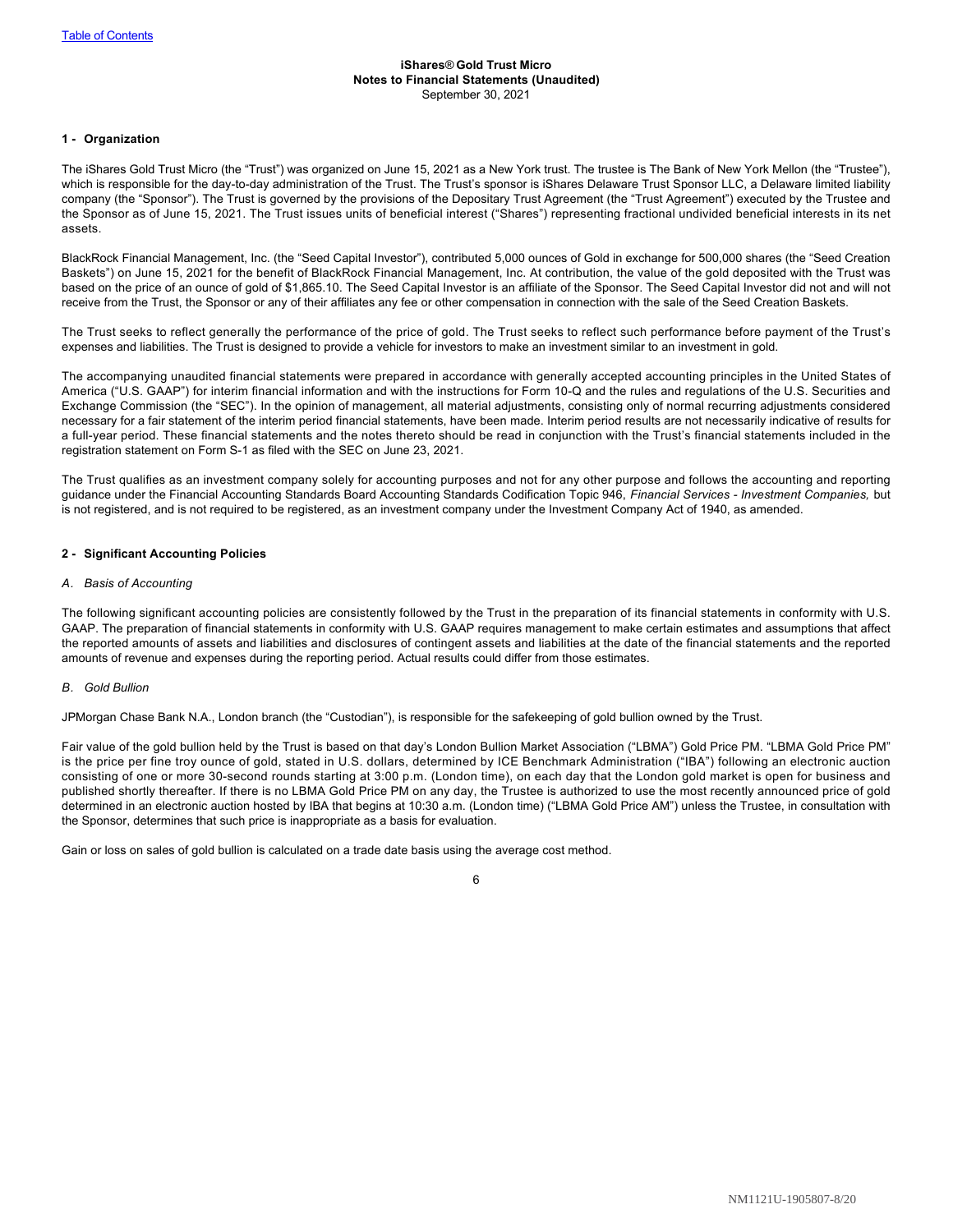#### **[Table of Contents](#page-1-0)**

The following tables summarize activity in gold bullion for the three months ended September 30, 2021 and the period from June 15, 2021 (Date of Inception) to September 30, 2021:

|                                                    |               |                   |                   | <b>Realized</b> |
|----------------------------------------------------|---------------|-------------------|-------------------|-----------------|
| Three Months Ended September 30, 2021              | <b>Ounces</b> | Cost              | <b>Fair Value</b> | Gain (Loss)     |
| Beginning balance                                  | 5,000         | \$<br>9,325,500   | 8,815,750         | \$              |
| Gold bullion contributed                           | 343,472       | 617,106,346       | 617,106,346       |                 |
| Gold bullion distributed                           |               |                   |                   |                 |
| Gold bullion sold to pay expenses                  | (33)          | (58, 806)         | (59, 228)         | 422             |
| Net realized gain                                  |               |                   | 422               |                 |
| Net change in unrealized appreciation/depreciation |               |                   | (18,603,053)      |                 |
| <b>Ending balance</b>                              | 348,439       | \$<br>626,373,040 | 607,260,237       | 422             |
|                                                    |               |                   |                   |                 |
| Period from June 15, 2021 (Date of Inception) to   |               |                   |                   | <b>Realized</b> |
| <b>September 30, 2021</b>                          | <b>Ounces</b> | Cost              | <b>Fair Value</b> | Gain (Loss)     |
| Beginning balance                                  | 5.000         | \$<br>9,325,500   | 9.325.500         | \$              |
| Gold bullion contributed                           | 343,472       | 617,106,346       | 617,106,346       |                 |
| Gold bullion distributed                           |               |                   |                   |                 |
| Gold bullion sold to pay expenses                  | (33)          | (58, 806)         | (59, 228)         | 422             |
| Net realized gain                                  |               |                   | 422               |                 |
| Net change in unrealized appreciation/depreciation |               |                   | (19, 112, 803)    |                 |

#### *C. Calculation of Net Asset Value*

On each business day, as soon as practicable after 4:00 p.m. (New York time), the net asset value of the Trust is obtained by subtracting all accrued fees, expenses and other liabilities of the Trust from the fair value of the gold and other assets held by the Trust. The Trustee computes the net asset value per Share by dividing the net asset value of the Trust by the number of Shares outstanding on the date the computation is made.

#### *D. Offering of the Shares*

Trust Shares are issued and redeemed continuously in aggregations of 50,000 Shares in exchange for gold bullion rather than cash. Individual investors cannot purchase or redeem Shares in direct transactions with the Trust. The Trust only transacts with registered broker-dealers that are eligible to settle securities transactions through the book-entry facilities of the Depository Trust Company and that have entered into a contractual arrangement with the Trustee and the Sponsor governing, among other matters, the creation and redemption of Shares (such broker-dealers, the "Authorized Participants"). Holders of Shares of the Trust may redeem their Shares at any time acting through an Authorized Participant and in the prescribed aggregations of 50,000 Shares; *provided*, that redemptions of Shares may be suspended during any period while regular trading on NYSE Arca, Inc. ("NYSE Arca") is suspended or restricted, or in which an emergency exists as a result of which delivery, disposal or evaluation of gold is not reasonably practicable.

The per Share amount of gold exchanged for a purchase or redemption represents the per Share amount of gold held by the Trust, after giving effect to its liabilities.

When gold bullion is exchanged in settlement of a redemption, it is considered a sale of gold bullion for accounting purposes.

#### *E. Federal Income Taxes*

The Trust is treated as a grantor trust for federal income tax purposes and, therefore, no provision for federal income taxes is required. Any interest, expenses, gains and losses are passed through to the holders of Shares of the Trust.

The Sponsor has analyzed applicable tax laws and regulations and their application to the Trust as of September 30, 2021 and does not believe that there are any uncertain tax positions that require recognition of a tax liability.

#### **3 - Trust Expenses**

The Trust pays to the Sponsor a Sponsor's fee that accrues daily at an annualized rate equal to 0.15% of the net asset value of the Trust, paid monthly in arrears. Effective June 29, 2021, the Sponsor has voluntarily agreed to waive a portion of the Sponsor's Fee so that the Sponsor's Fee after the fee waiver will not exceed 0.07% through June 30, 2024. Although the Sponsor has no current intention of doing so, because the fee waiver is voluntary, the Sponsor may revert to the 0.15% fee prior to June 30, 2024. Should the Sponsor choose to revert to the 0.15% fee (or an amount higher than 0.07% but no greater than 0.15% annualized), prior to June 30, 2024, it will provide shareholders with at least 30 days' prior written notice of such change through either a prospectus supplement to its registration statement or through a report furnished on Form 8-K. The Sponsor has agreed to assume the following administrative and marketing expenses incurred by the Trust: the Trustee's fee and reimbursement for its reasonable out-of-pocket expenses, the Custodian's fee, NYSE Arca listing fees, SEC registration fees, printing and mailing costs, audit fees and expenses, and up to \$100,000 per annum in legal fees and expenses. The amount waived is included in Sponsor's fees waived in the Statement of Operations. For the quarter ended September 30, 2021, the amount waived was \$107,095.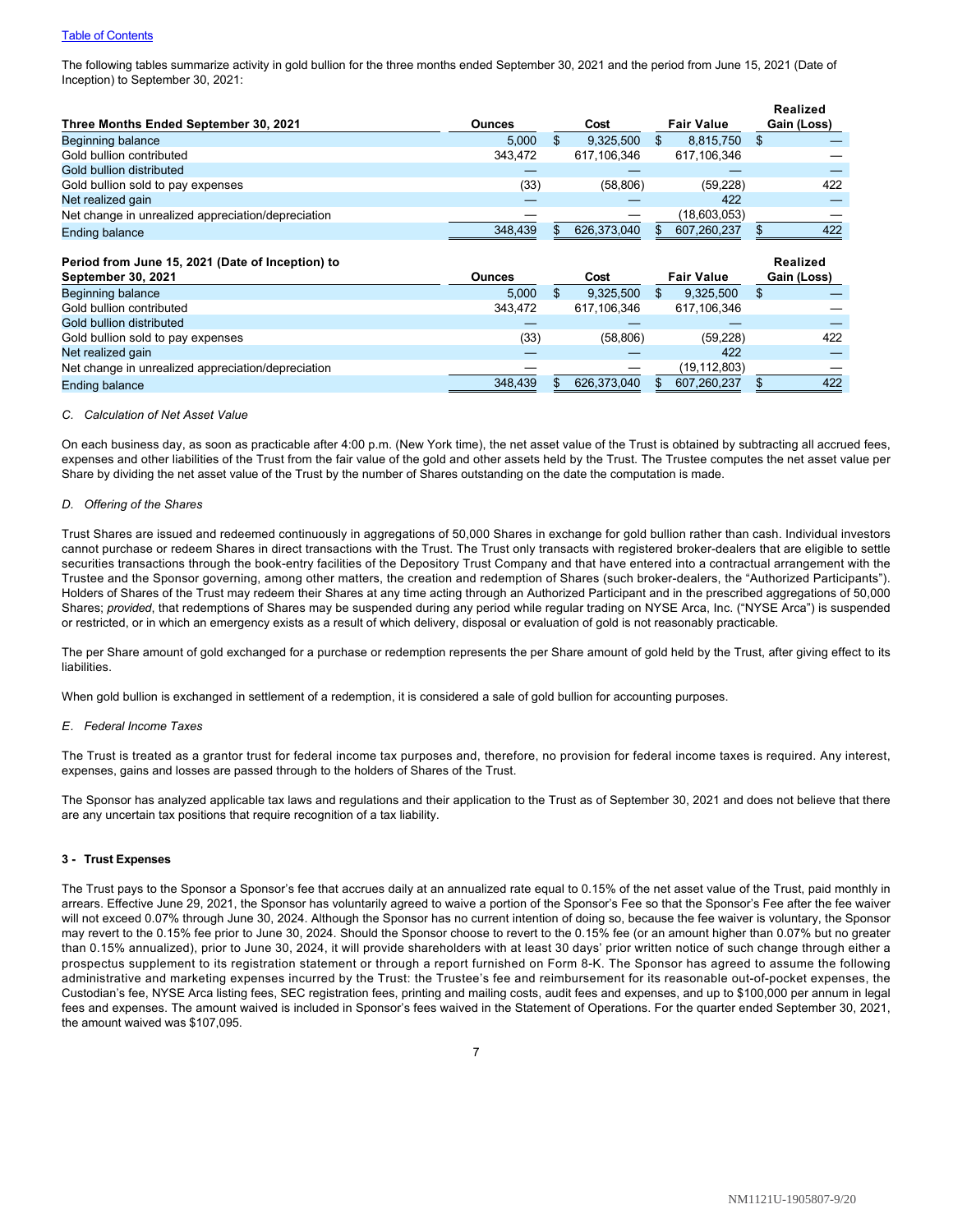#### **4 - Related Parties**

The Sponsor and the Trustee are considered to be related parties to the Trust. The Trustee's fee is paid by the Sponsor and is not a separate expense of the Trust.

As of September 30, 2021 BlackRock Financial Management, Inc., an affiliate of the Sponsor, owned 500,000 Shares of the Trust.

#### **5 - Indemnification**

The Trust Agreement provides that the Trustee shall indemnify the Sponsor, its directors, officers, employees and agents against, and hold each of them harmless from, any loss, liability, cost, expense or judgment (including reasonable fees and expenses of counsel) (i) caused by the negligence or bad faith of the Trustee or (ii) arising out of any information furnished in writing to the Sponsor by the Trustee expressly for use in the registration statement, or any amendment thereto or periodic or other report filed with the SEC relating to the Shares that is not materially altered by the Sponsor.

The Trust Agreement provides that the Sponsor and its shareholders, directors, officers, employees, affiliates (as such term is defined under the Securities Act of 1933, as amended) and subsidiaries shall be indemnified from the Trust and held harmless against any loss, liability or expense incurred without their (1) negligence, bad faith, willful misconduct or willful malfeasance arising out of or in connection with the performance of their obligations under the Trust Agreement or any actions taken in accordance with the provisions of the Trust Agreement or (2) reckless disregard of their obligations and duties under the Trust Agreement.

The Trust has agreed that the Custodian will only be responsible for any loss or damage suffered by the Trust as a direct result of the Custodian's negligence, fraud or willful default in the performance of its duties.

#### **6 - Commitments and Contingent Liabilities**

In the normal course of business, the Trust may enter into contracts with service providers that contain general indemnification clauses. The Trust's maximum exposure under these arrangements is unknown as this would involve future claims that may be made against the Trust that have not yet occurred.

#### **7 - Concentration Risk**

Substantially all of the Trust's assets are holdings of gold bullion, which creates a concentration risk associated with fluctuations in the price of gold. Accordingly, a decline in the price of gold will have an adverse effect on the value of the Shares of the Trust. Factors that may have the effect of causing a decline in the price of gold include large sales by the official sector (governments, central banks, and related institutions); a significant increase in the hedging activities of gold producers; significant changes in the attitude of speculators, investors and other market participants towards gold; global gold supply and demand; global or regional political, economic or financial events and situations; investors' expectations with respect to the rate of inflation; interest rates; investment and trading activities of hedge funds and commodity funds; other economic variables such as income growth, economic output, and monetary policies; and investor confidence.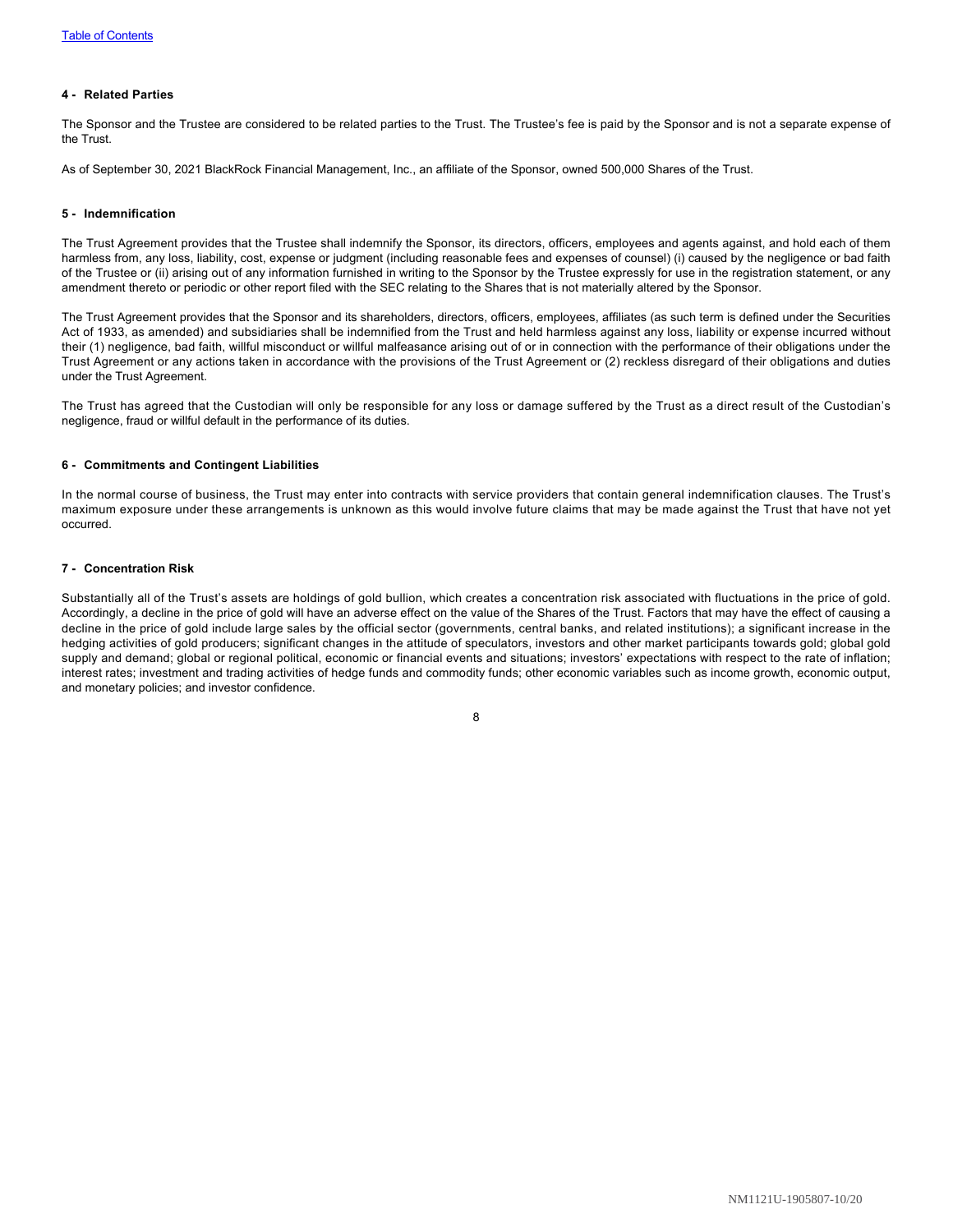## **8 - Financial Highlights**

The following financial highlights relate to investment performance and operations for a Share outstanding for the three months ended September 30, 2021 and the period from June 15, 2021 (Date of Inception) to September 30, 2021.

|                                                        |     | <b>Three Months Ended</b><br>September 30, 2021 | <b>Period from</b><br>June 15, 2021<br>(Date of Inception)<br>to September 30,<br>2021 |
|--------------------------------------------------------|-----|-------------------------------------------------|----------------------------------------------------------------------------------------|
| Net asset value per Share, beginning of period         | \$. | 17.63                                           | \$<br>18.65                                                                            |
| Net investment $loss^{(a)}$                            |     | $(0.00)^{(b)}$                                  | $(0.00)^{(b)}$                                                                         |
| Net realized and unrealized gain (loss) <sup>(c)</sup> |     | (0.21)                                          | (1.23)                                                                                 |
| Net decrease in net assets from operations             |     | (0.21)                                          | (1.23)                                                                                 |
| Net asset value per Share, end of period               |     | 17.42                                           | 17.42<br>\$                                                                            |
| Total return, at net asset value <sup>(d)(e)</sup>     |     | (1.19)%                                         | $(6.60)$ %                                                                             |
| Ratio to average net assets:                           |     |                                                 |                                                                                        |
| Net investment loss <sup>(f)</sup>                     |     | (0.07)%                                         | (0.07)%                                                                                |
| Total Expenses <sup>(f)</sup>                          |     | 0.15%                                           | 0.15%                                                                                  |
| Total expenses after fees waived <sup>(f)</sup>        |     | $0.07\%$                                        | 0.07%                                                                                  |

(a) Based on average Shares outstanding during the period.

(b) Amount is greater than  $$(0.005)$  per share<br>(c) The emounts reported for a Share outstr

The amounts reported for a Share outstanding may not accord with the change in aggregate gains and losses on investment for the period due to the timing of Trust Share transactions in relation to the fluctuating fair values of the Trust's underlying investment.

Based on the change in net asset value of a Share during the period.

 $(6)$  Percentage is not annualized.<br> $(6)$  Percentage is annualized

Percentage is annualized.

### **9 - Investment Valuation**

U.S. GAAP defines fair value as the price the Trust would receive to sell an asset or pay to transfer a liability in an orderly transaction between market participants at the measurement date. The Trust's policy is to value its investment at fair value.

Various inputs are used in determining the fair value of assets and liabilities. Inputs may be based on independent market data ("observable inputs") or they may be internally developed ("unobservable inputs"). These inputs are categorized into a disclosure hierarchy consisting of three broad levels for financial reporting purposes. The level of a value determined for an asset or liability within the fair value hierarchy is based on the lowest level of any input that is significant to the fair value measurement in its entirety. The three levels of the fair value hierarchy are as follows:

Level 1 − Unadjusted quoted prices in active markets for identical assets or liabilities;

- Level 2 Inputs other than quoted prices included within Level 1 that are observable for the asset or liability either directly or indirectly, including quoted prices for similar assets or liabilities in active markets, quoted prices for identical or similar assets or liabilities in markets that are not considered to be active, inputs other than quoted prices that are observable for the asset or liability, and inputs that are derived principally from or corroborated by observable market data by correlation or other means; and
- Level 3 Unobservable inputs that are unobservable for the asset or liability, including the Trust's assumptions used in determining the fair value of investments.

At September 30, 2021, the value of the gold bullion held by the Trust is categorized as Level 1.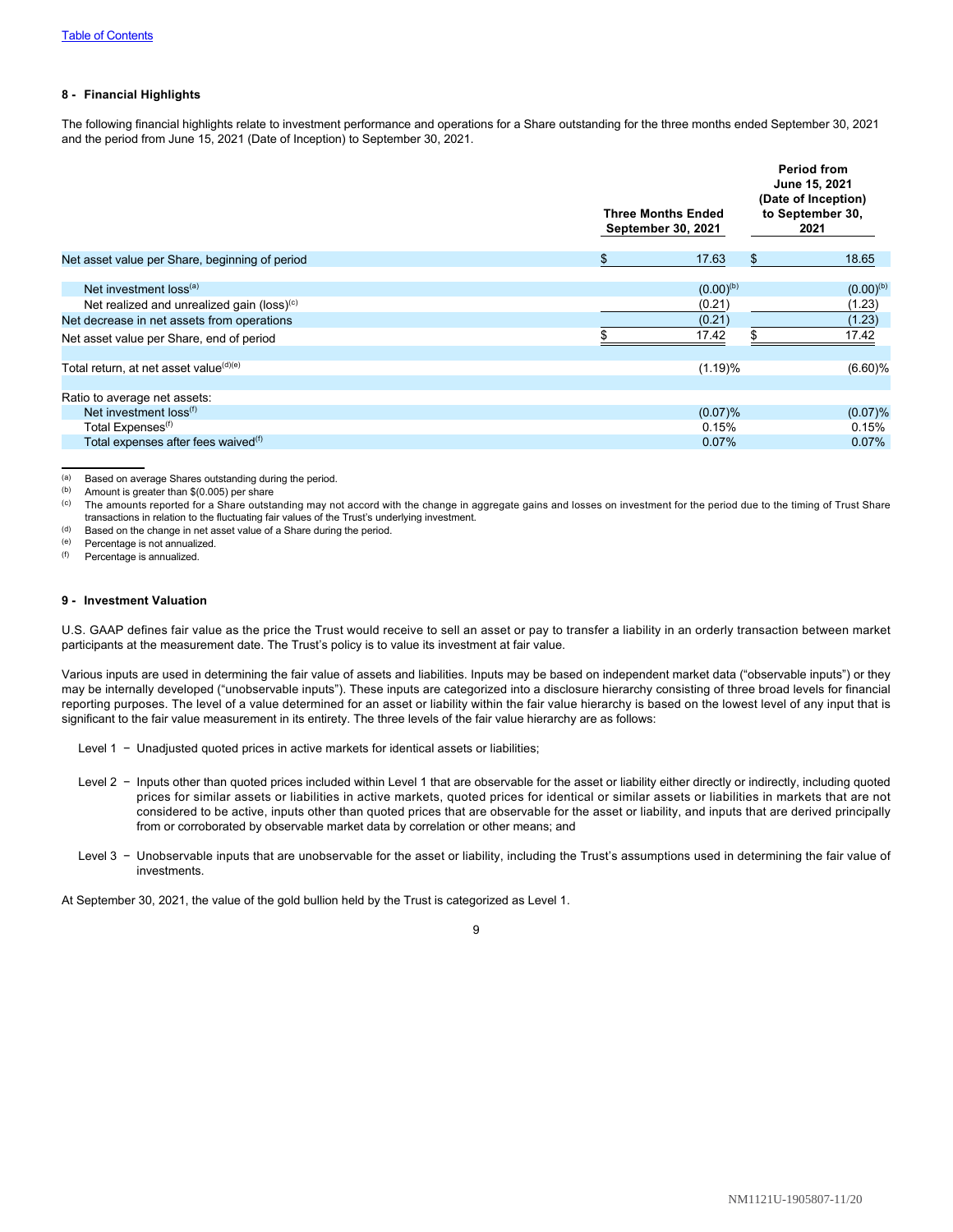#### <span id="page-11-0"></span>**Item 2. Management**'**s Discussion and Analysis of Financial Condition and Results of Operations.**

*This information should be read in conjunction with the financial statements and notes to financial statements included in Item 1 of Part I of this Form 10*‑*Q. The discussion and analysis that follows may contain statements that relate to future events or future performance. In some cases, such* forward-looking statements can be identified by terminology such as "may," "should," "could," "expect," "plan," "anticipate," "believe," "estimate," "predict," "*potential*" *or the negative of these terms or other comparable terminology. These statements are only predictions. Actual events or results may differ materially. These statements are based upon certain assumptions and analyses made by the Sponsor on the basis of its perception of historical trends, current conditions and expected future developments, as well as other factors it believes are appropriate in the circumstances. Whether or not actual results and developments will conform to the Sponsor*'*s expectations and predictions, however, is subject to a number of risks and uncertainties, including the special considerations discussed below, general economic, market and business conditions, changes in laws or regulations, including those concerning taxes, made by governmental authorities or regulatory bodies, and other world economic and political developments. Although the Sponsor does not make forward-looking statements unless it believes it has a reasonable basis for doing so, the Sponsor cannot guarantee their accuracy. Except as required by applicable disclosure laws, neither the Trust nor the Sponsor is under a duty to update any of the forward-looking statements to conform such statements to actual results or to a change in the Sponsor*'*s expectations or predictions.*

#### **Introduction**

The iShares Gold Trust Micro (the "Trust") is a grantor trust formed under the laws of the State of New York. The Trust does not have any officers, directors, or employees, and is administered by The Bank of New York Mellon (the "Trustee") acting as trustee pursuant to the Depositary Trust Agreement (the "Trust Agreement") between the Trustee and iShares Delaware Trust Sponsor LLC, the sponsor of the Trust (the "Sponsor"). The Trust issues units of beneficial interest ("Shares") representing fractional undivided beneficial interests in its net assets. The assets of the Trust consist primarily of gold bullion held by a custodian as an agent of the Trust responsible only to the Trustee.

The Trust is a passive investment vehicle and seeks to reflect generally the performance of the price of gold. The Trust seeks to reflect such performance before payment of the Trust's expenses and liabilities. The Trust does not engage in any activities designed to obtain a profit from, or ameliorate losses caused by, changes in the price of gold.

The Trust issues and redeems Shares only in exchange for gold, only in aggregations of 50,000 Shares (a "Basket") or integral multiples thereof, and only in transactions with registered broker-dealers that have previously entered into an agreement with the Sponsor and the Trustee governing the terms and conditions of such issuance (such broker-dealers, the "Authorized Participants"). A list of the current Authorized Participants is available from the Sponsor or the Trustee.

Shares of the Trust trade on NYSE Arca, Inc. under the ticker symbol IAUM.

#### **Valuation of Gold Bullion**; **Computation of Net Asset Value**

On each business day, as soon as practicable after 4:00 p.m. (New York time), the Trustee evaluates the gold held by the Trust and determines the net asset value of the Trust and the net asset value per Share ("NAV"). The Trustee values the gold held by the Trust using the price per fine troy ounce of gold determined in an electronic auction hosted by ICE Benchmark Administration ("IBA") that begins at 3:00 p.m. (London time) and published shortly thereafter, on the day the valuation takes place (such price, the "LBMA Gold Price PM"). If there is no announced LBMA Gold Price PM on any day, the Trustee is authorized to use the most recently announced price of gold determined in an electronic auction hosted by IBA that begins at 10:30 a.m. (London time) (such price, the "LBMA Gold Price AM"), unless the Trustee, in consultation with the Sponsor, determines that such price is inappropriate as a basis for evaluation. The LBMA Gold Price AM and LBMA Gold Price PM are used by the Trust because they are commonly used by the U.S. gold market as indicators of the value of gold and are permitted to be used under the Trust Agreement. The use of indicators of the value of gold bullion other than the LBMA Gold Price AM and LBMA Gold Price PM could result in materially different fair value pricing of the gold held by the Trust, and as such, could result in different cost or market adjustments or in different redemption value adjustments of the outstanding redeemable capital Shares. Having valued the gold held by the Trust, the Trustee then subtracts all accrued fees, expenses and other liabilities of the Trust from the total value of the gold held by the Trust and other assets held by the Trust. The result is the net asset value of the Trust. The Trustee computes NAV by dividing the net asset value of the Trust by the number of Shares outstanding on the date the computation is made.

#### **Liquidity**

The Trust is not aware of any trends, demands, conditions or events that are reasonably likely to result in material changes to its liquidity needs. In exchange for a fee, the Sponsor has agreed to assume most of the expenses incurred by the Trust. As a result, the only ordinary expense of the Trust during the period covered by this report was the Sponsor's fee. The Trust's only source of liquidity is its sales of gold.

#### **Critical Accounting Policies**

The financial statements and accompanying notes are prepared in accordance with generally accepted accounting principles in the United States of America. The preparation of these financial statements relies on estimates and assumptions that impact the Trust's financial position and results of operations. These estimates and assumptions affect the Trust's application of accounting policies. Below is a description of the valuation of gold bullion, a critical accounting policy that the Trust believes is important to understanding its results of operations and financial position, is provided in the section entitled "Valuation of Gold Bullion; Computation of Net Asset Value" above. In addition, please refer to Note 2 to the financial statements included in this report for further discussion of the Trust's accounting policies.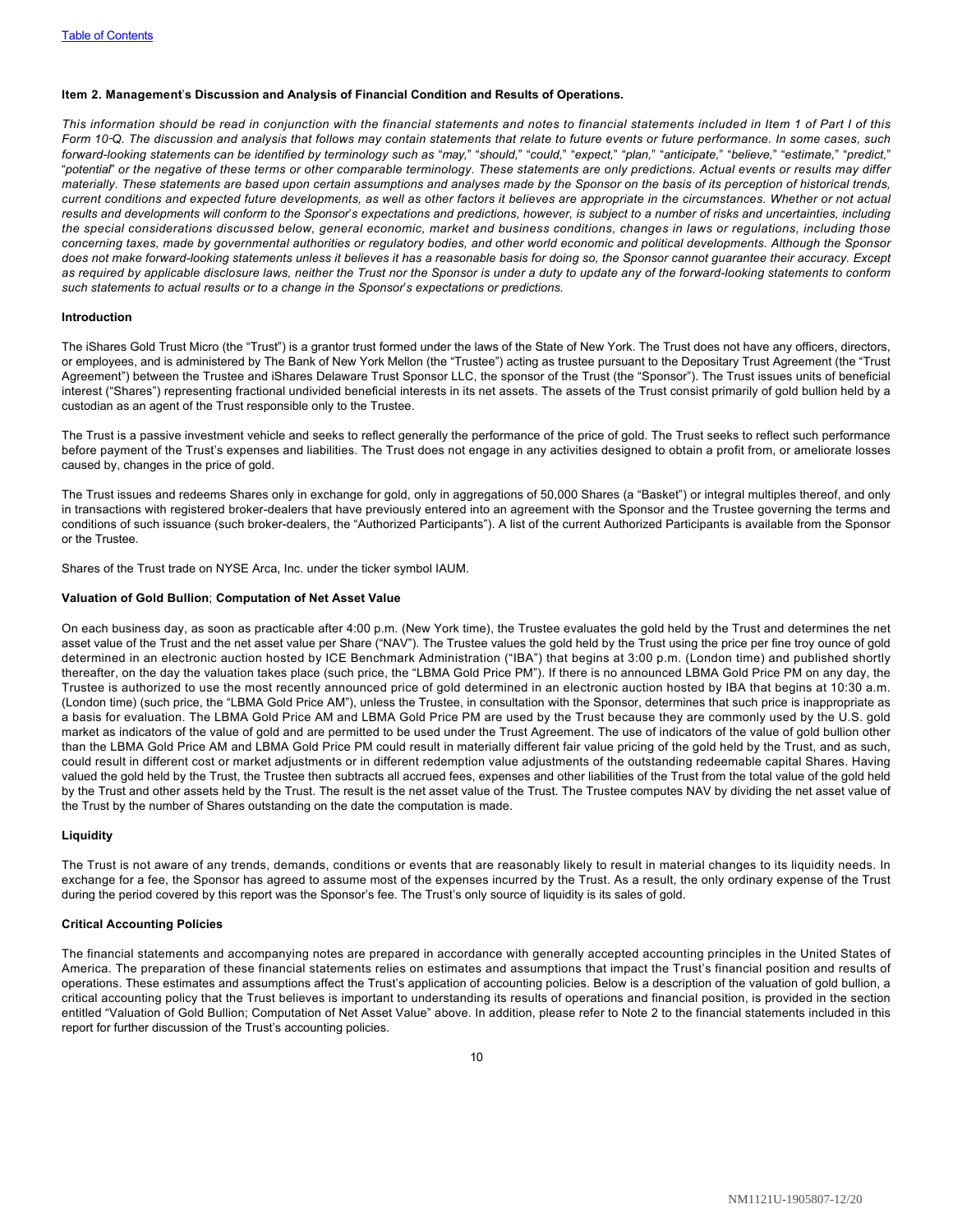#### **Results of Operations**

#### *The Quarter Ended September 30, 2021*

The Trust's net asset value increased from \$8,815,237 at June 30, 2021 to \$607,225,430 at September 30, 2021, a 6,788.36% increase. The increase in the Trust's net asset value resulted primarily from an increase in the number of outstanding shares, which rose from 500,000 Shares at June 30, 2021 to 34,850,000 Shares at September 30, 2021, a consequence of 34,350,000 Shares (687 Baskets) being created during the quarter. The increase in the Trust's net asset value was partially offset by a decrease in the LMBA Gold Price, which fell 1.15% from \$1,763.15 at June 30, 2021 to \$1,742.80 at September 30, 2021.

The 1.19% decrease in the NAV from \$17.63 at June 30, 2021 to \$17.42 at September 30, 2021 is directly related to the 1.15% decrease in the price of gold.

The NAV decreased slightly more than the price of gold on a percentage basis due to the Sponsor's fees, which were \$93,522 for the quarter, or 0.02% of the Trust's average weighted assets of \$537,613,742 during the quarter. The NAV of \$18.29 on July 29, 2021 was the highest during the quarter, compared with a low during the quarter of \$17.23 on August 10, 2021.

Net decrease in net assets resulting from operations for the quarter ended September 30, 2021 was \$18,696,153, resulting from an unrealized loss on investment in gold bullion of \$18,603,053, a net realized gain of \$422 from gold bullion sold to pay expenses during the quarter, and a net investment loss of \$93,522. Other than the Sponsor's fees of \$93,522, the Trust had no expenses during the quarter.

#### *The Period from June 15, 2021 (Date of Inception) to September 30, 2021*

The Trust's net asset value increased from \$9,325,500 at June 15, 2021 (Date of Inception) to \$607,225,430 at September 30, 2021, a 6,411.45% increase. The increase in the Trust's net asset value resulted primarily from an increase in the number of outstanding shares, which rose from 500,000 Shares at June 15, 2021 (Date of Inception) to 34,850,000 Shares at September 30, 2021, a consequence of 34,350,000 Shares (687 Baskets) being created during the period. The increase in the Trust's net asset value was partially offset by a decrease in the LMBA Gold Price, which fell 6.56% from \$1,865.10 at June 15, 2021 (Date of Inception) to \$1,742.80 at September 30, 2021.

The 6.60% decrease in the NAV from \$18.65 at June 15, 2021 (Date of Inception) to \$17.42 at September 30, 2021 is directly related to the 6.56% decrease in the price of gold.

The NAV decreased slightly more than the price of gold on a percentage basis due to the Sponsor's fees, which were \$94,035 for the period, or 0.02% of the Trust's average weighted assets of \$459,291,726 during the period. The NAV of \$18.65 on June 15, 2021 was the highest during the period, compared with a low during the period of \$17.23 on August 10, 2021.

Net decrease in net assets resulting from operations for the period ended September 30, 2021 was \$19,206,416, resulting from an unrealized loss on investment in gold bullion of \$19,112,803, a net realized gain of \$422 from gold bullion sold to pay expenses during the quarter, and a net investment loss of \$94,035. Other than the Sponsor's fees of \$94,035, the Trust had no expenses during the period.

#### <span id="page-12-0"></span>**Item 3. Quantitative and Qualitative Disclosures About Market Risk.**

Not applicable.

#### <span id="page-12-1"></span>**Item 4. Controls and Procedures.**

The duly authorized officers of the Sponsor performing functions equivalent to those a principal executive officer and principal financial officer of the Trust would perform if the Trust had any officers, with the participation of the Trustee, have evaluated the effectiveness of the Trust's disclosure controls and procedures, and have concluded that the disclosure controls and procedures of the Trust were effective as of the end of the period covered by this report to provide reasonable assurance that information required to be disclosed in the reports that the Trust files or submits under the Securities Exchange Act of 1934, as amended, is recorded, processed, summarized and reported, within the time periods specified in the applicable rules and forms, and that it is accumulated and communicated to the duly authorized officers of the Sponsor performing functions equivalent to those a principal executive officer and principal financial officer of the Trust would perform if the Trust had any officers, as appropriate to allow timely decisions regarding required disclosure.

There are inherent limitations to the effectiveness of any system of disclosure controls and procedures, including the possibility of human error and the circumvention or overriding of the controls and procedures.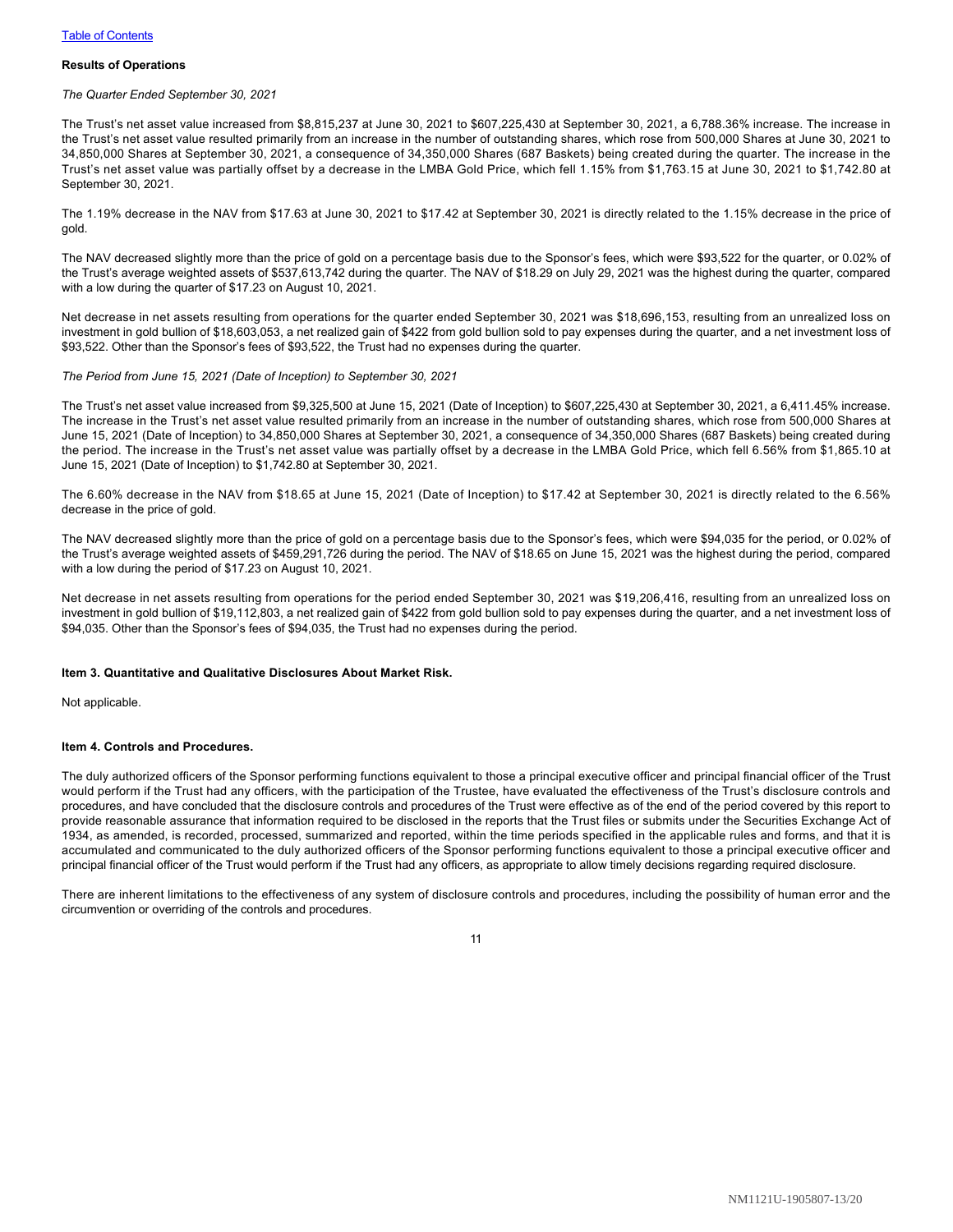## <span id="page-13-1"></span><span id="page-13-0"></span>**Item 1. Legal Proceedings.**

None.

## <span id="page-13-2"></span>**Item 1A. Risk Factors**

There have been no material changes to the Risk Factors in the registration statement on Form S-1, initially filed with the Securities and Exchange Commission on February 26, 2021 and declared effective on June 28, 2021.

## <span id="page-13-3"></span>**Item 2. Unregistered Sales of Equity Securities and Use of Proceeds**

a) None.

b) Not applicable.

c) There were no Shares redeemed during the period from June 15, 2021 (Date of Inception) to September 30, 2021.

## <span id="page-13-4"></span>**Item 3. Defaults Upon Senior Securities**

None.

#### <span id="page-13-5"></span>**Item 4. Mine Safety Disclosures.**

Not applicable.

## <span id="page-13-6"></span>**Item 5. Other Information.**

Not applicable.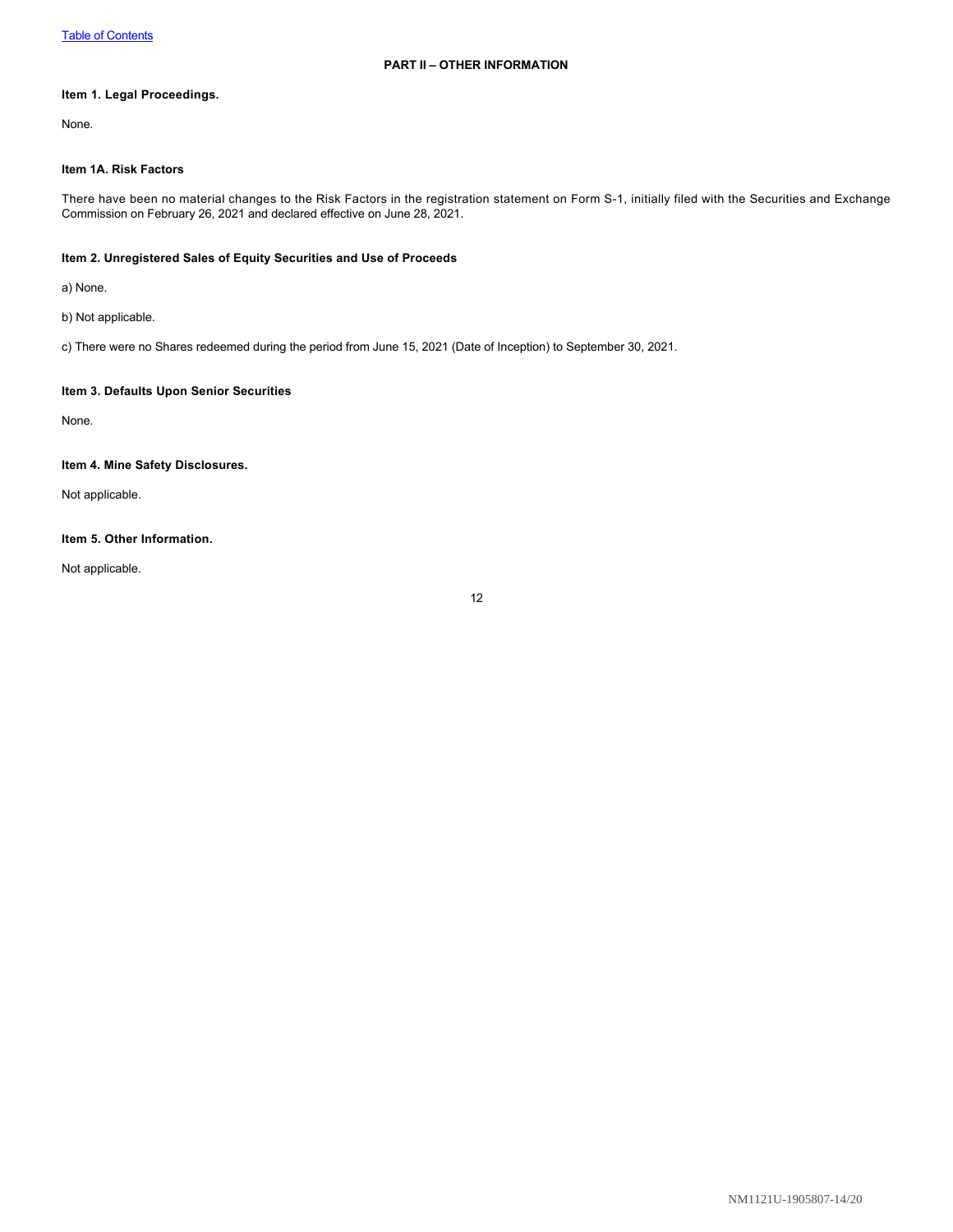## [Table of Contents](#page-1-0)

## <span id="page-14-0"></span>**Item 6. Exhibits**

| <b>Exhibit No.</b> | <b>Description</b>                                                                                                                                                                                                                                            |
|--------------------|---------------------------------------------------------------------------------------------------------------------------------------------------------------------------------------------------------------------------------------------------------------|
| 4.1                | Depositary Trust Agreement is incorporated by reference to Exhibit 4.1 of the Registration Statement on Form S-1 (File No. 333-253614)<br>filed by the Registrant on June 21, 2021                                                                            |
| 4.2                | Standard Terms for Authorized Participant Agreements is incorporated by reference to Exhibit 4.2 of the Registration Statement on<br>Form S-1 (File No. 333-253614) filed by the Registrant on June 21, 2021                                                  |
| 10.1               | Custodian Agreement between The Bank of New York Mellon and JP Morgan Chase Bank N.A., London branch is incorporated by<br>reference to Exhibit 10.1 of the Registration Statement on Form S-1 (File No. 333-253614) filed by the Registrant on June 21, 2021 |
| 10.2               | Sub-license Agreement is incorporated by reference to Exhibit 10.2 of the Registration Statement on Form S-1 (File No. 333-253614) filed<br>by the Registrant on June 21, 2021                                                                                |
| 31.1               | Certification by Principal Executive Officer Pursuant to Section 302 of the Sarbanes-Oxley Act of 2002                                                                                                                                                        |
| 31.2               | Certification by Principal Financial Officer Pursuant to Section 302 of the Sarbanes-Oxley Act of 2002                                                                                                                                                        |
| 32.1               | Certification by Principal Executive Officer Pursuant to 18 U.S.C. Section 1350, as Adopted Pursuant to Section 906 of the<br>Sarbanes-Oxley Act of 2002                                                                                                      |
| 32.2               | Certification by Principal Financial Officer Pursuant to 18 U.S.C. Section 1350, as Adopted Pursuant to Section 906 of the<br>Sarbanes-Oxley Act of 2002                                                                                                      |
| 101.INS            | Inline XBRL Instance Document - the instance document does not appear in the Interactive Data File because its XBRL tags are<br>embedded within the Inline XBRL document.                                                                                     |
| 101.SCH            | Inline XBRL Taxonomy Extension Schema Document                                                                                                                                                                                                                |
| 101.CAL            | Inline XBRL Taxonomy Extension Calculation Linkbase Document                                                                                                                                                                                                  |
| 101.DEF            | Inline XBRL Taxonomy Extension Definition Linkbase Document                                                                                                                                                                                                   |
| 101.LAB            | Inline XBRL Taxonomy Extension Label Linkbase Document                                                                                                                                                                                                        |
| 101.PRE            | Inline XBRL Taxonomy Extension Presentation Linkbase Document                                                                                                                                                                                                 |

104 Cover Page Interactive Data File included as Exhibit 101 (embedded within the Inline XBRL document)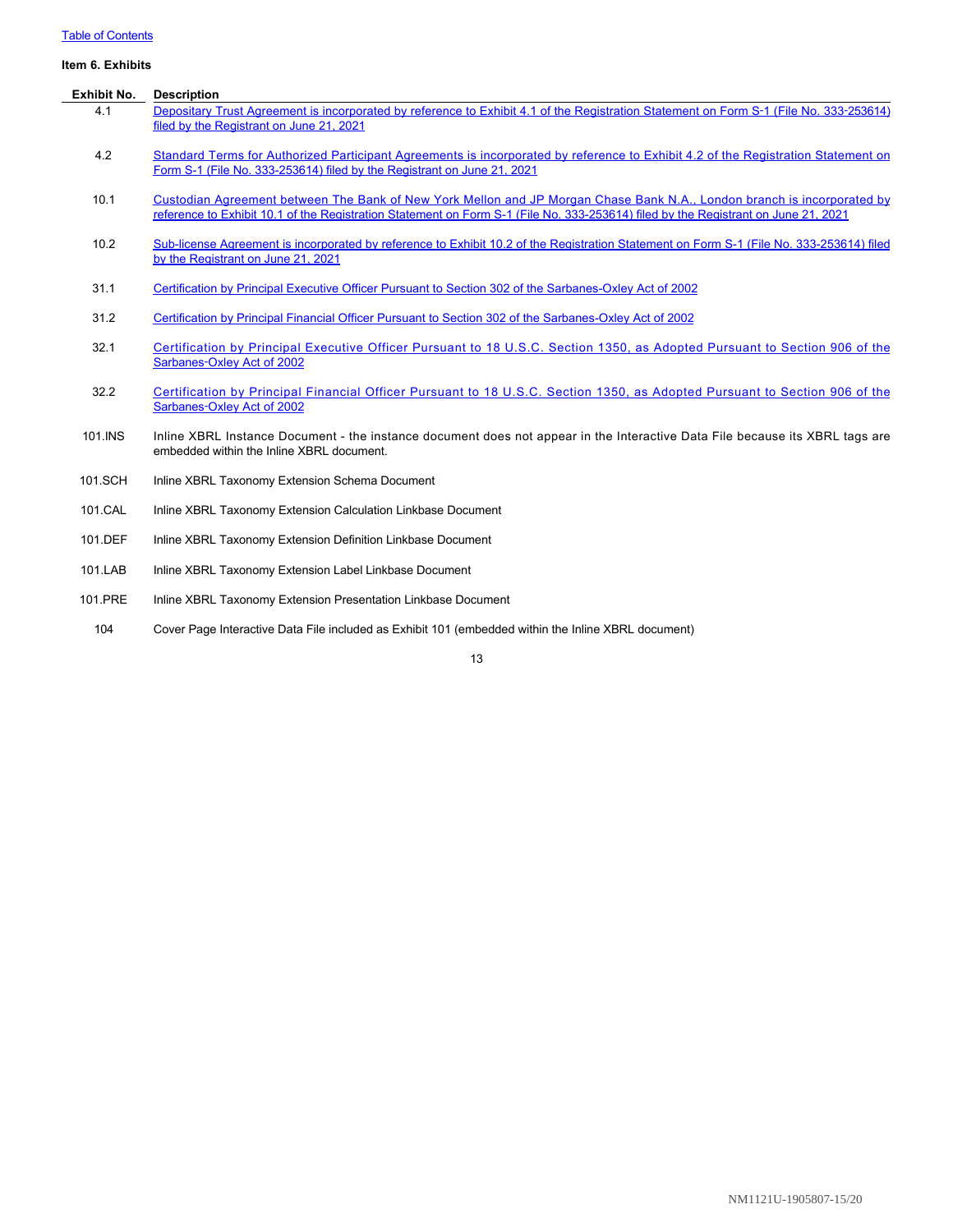#### <span id="page-15-0"></span>**SIGNATURES**

Pursuant to the requirements of the Securities Exchange Act of 1934, the registrant has duly caused this report to be signed on its behalf by the undersigned in the capacities\* indicated thereunto duly authorized.

iShares Delaware Trust Sponsor LLC, Sponsor of the iShares Gold Trust Micro (registrant)

/s/ Paul Lohrey **Paul Lohrey Director, President and Chief Executive Officer (Principal executive officer)**

Date: November 3, 2021

/s/ Trent Walker **Trent Walker Chief Financial Officer (Principal financial and accounting officer)**

Date: November 3, 2021

\* The registrant is a trust and the persons are signing in their respective capacities as officers of iShares Delaware Trust Sponsor LLC, the Sponsor of the registrant.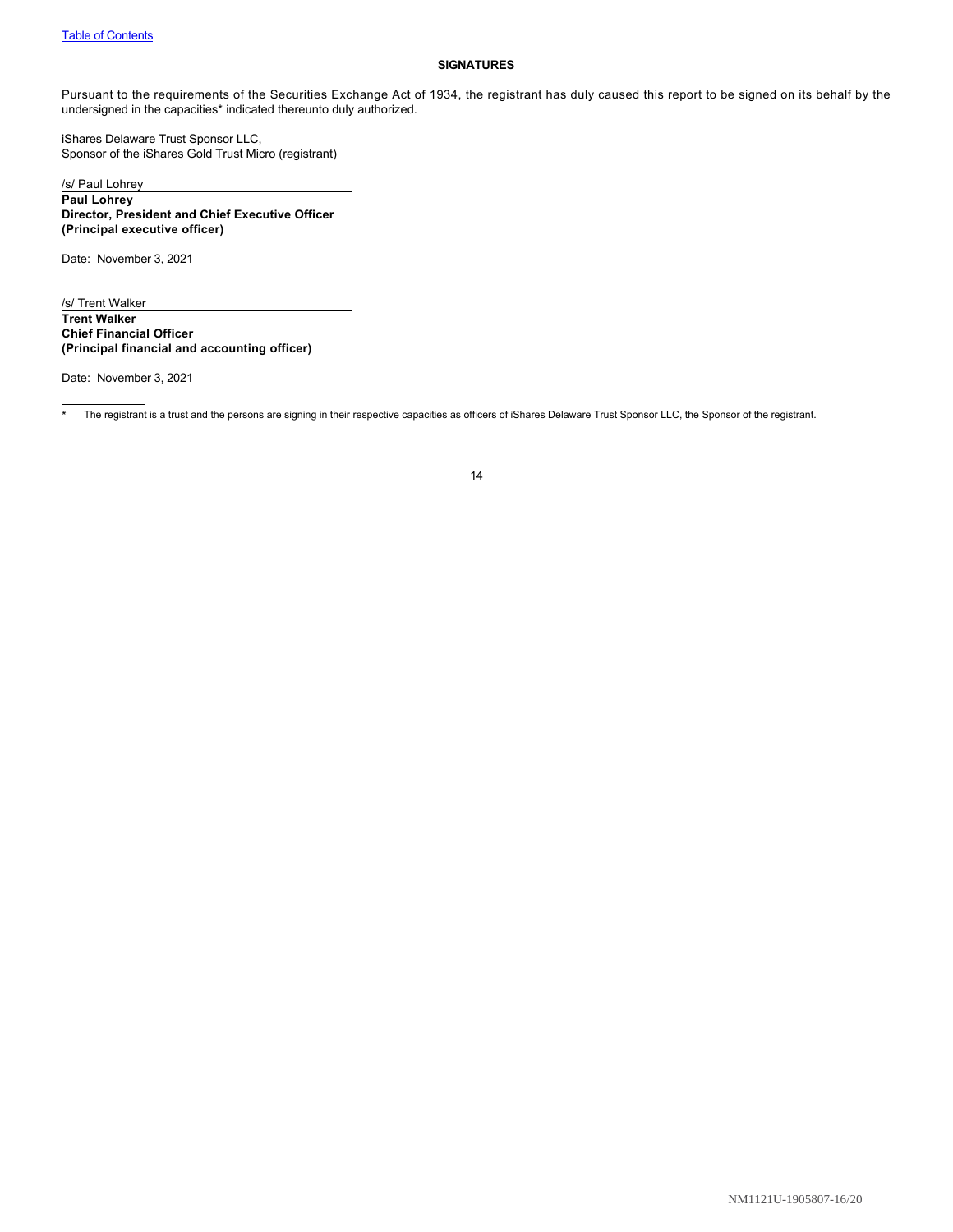<span id="page-16-0"></span>I, Paul Lohrey, certify that:

- 1. I have reviewed this report on Form 10-Q of iShares Gold Trust Micro;
- 2. Based on my knowledge, this report does not contain any untrue statement of a material fact or omit to state a material fact necessary to make the statements made, in light of the circumstances under which such statements were made, not misleading with respect to the period covered by this report;
- 3. Based on my knowledge, the financial statements, and other financial information included in this report, fairly present in all material respects the financial condition, results of operations and cash flows of the registrant as of, and for, the periods presented in this report;
- 4. The registrant's other certifying officer and I are responsible for establishing and maintaining disclosure controls and procedures (as defined in Exchange Act Rules 13a-15(e) and 15d-15(e)) for the registrant and have:
	- a) Designed such disclosure controls and procedures, or caused such disclosure controls and procedures to be designed under our supervision, to ensure that material information relating to the registrant, including its consolidated subsidiaries, is made known to us by others within those entities, particularly during the period in which this report is being prepared;
	- b) Evaluated the effectiveness of the registrant's disclosure controls and procedures and presented in this report our conclusions about the effectiveness of the disclosure controls and procedures, as of the end of the period covered by this report based on such evaluation; and
	- c) Disclosed in this report any change in the registrant's internal control over financial reporting that occurred during the registrant's most recent fiscal quarter (the registrant's fourth fiscal quarter in the case of an annual report) that has materially affected, or is reasonably likely to materially affect, the registrant's internal control over financial reporting; and
- 5. The registrant's other certifying officer and I have disclosed, based on our most recent evaluation of internal control over financial reporting, to the registrant's auditors and the audit committee of the registrant's board of directors (or persons performing the equivalent functions):
	- a) All significant deficiencies and material weaknesses in the design or operation of internal control over financial reporting which are reasonably likely to adversely affect the registrant's ability to record, process, summarize, and report financial information; and
	- b) Any fraud, whether or not material, that involves management or other employees who have a significant role in the registrant's internal control over financial reporting.

Date: November 3, 2021

/s/ Paul Lohrey **Paul Lohrey President and Chief Executive Officer (Principal executive officer)**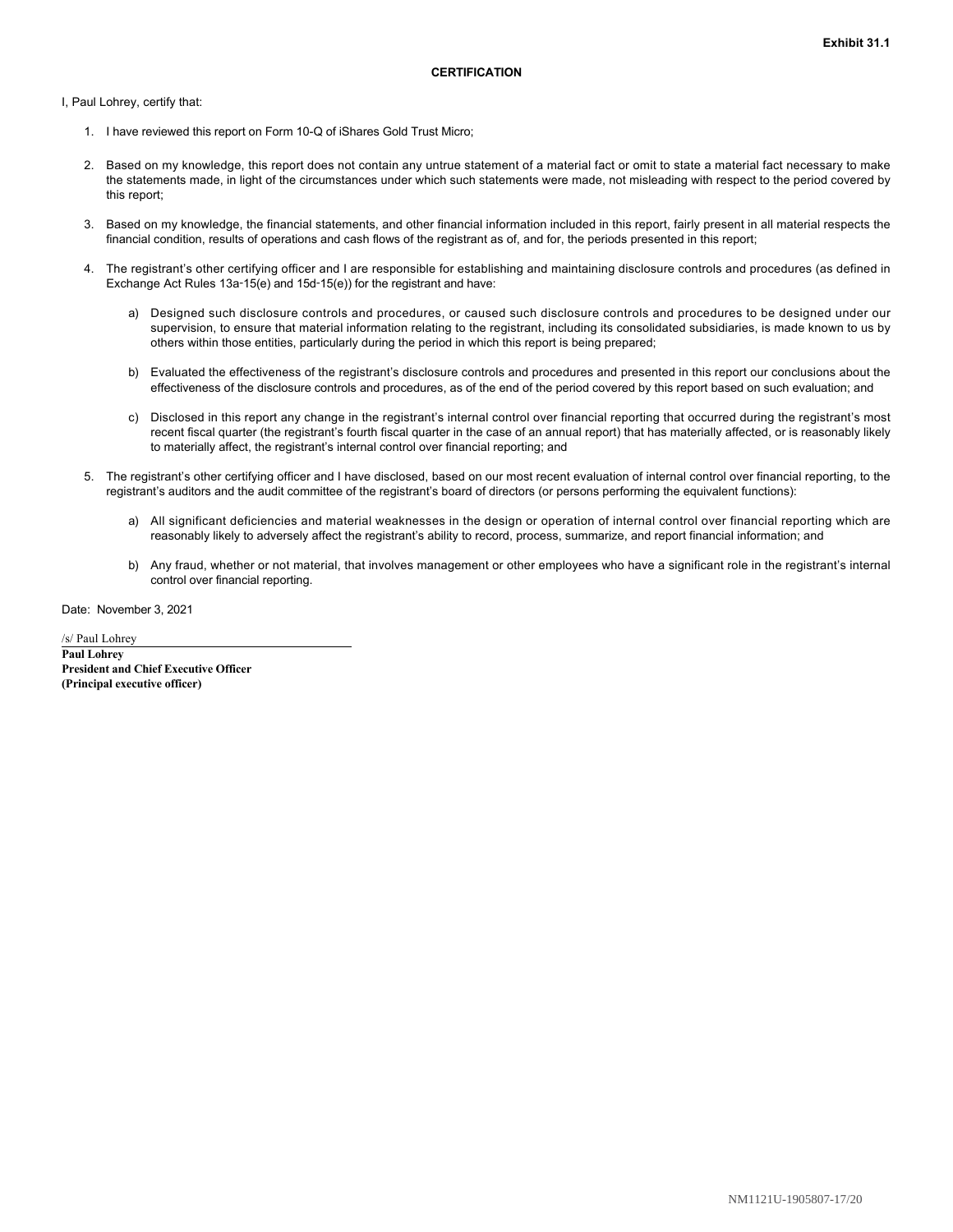<span id="page-17-0"></span>I, Trent Walker, certify that:

- 1. I have reviewed this report on Form 10-Q of iShares Gold Trust Micro;
- 2. Based on my knowledge, this report does not contain any untrue statement of a material fact or omit to state a material fact necessary to make the statements made, in light of the circumstances under which such statements were made, not misleading with respect to the period covered by this report;
- 3. Based on my knowledge, the financial statements, and other financial information included in this report, fairly present in all material respects the financial condition, results of operations and cash flows of the registrant as of, and for, the periods presented in this report;
- 4. The registrant's other certifying officer and I are responsible for establishing and maintaining disclosure controls and procedures (as defined in Exchange Act Rules 13a-15(e) and 15d-15(e)) for the registrant and have:
	- a) Designed such disclosure controls and procedures, or caused such disclosure controls and procedures to be designed under our supervision, to ensure that material information relating to the registrant, including its consolidated subsidiaries, is made known to us by others within those entities, particularly during the period in which this report is being prepared;
	- b) Evaluated the effectiveness of the registrant's disclosure controls and procedures and presented in this report our conclusions about the effectiveness of the disclosure controls and procedures, as of the end of the period covered by this report based on such evaluation; and
	- c) Disclosed in this report any change in the registrant's internal control over financial reporting that occurred during the registrant's most recent fiscal quarter (the registrant's fourth fiscal quarter in the case of an annual report) that has materially affected, or is reasonably likely to materially affect, the registrant's internal control over financial reporting; and
- 5. The registrant's other certifying officer and I have disclosed, based on our most recent evaluation of internal control over financial reporting, to the registrant's auditors and the audit committee of the registrant's board of directors (or persons performing the equivalent functions):
	- a) All significant deficiencies and material weaknesses in the design or operation of internal control over financial reporting which are reasonably likely to adversely affect the registrant's ability to record, process, summarize, and report financial information; and
	- b) Any fraud, whether or not material, that involves management or other employees who have a significant role in the registrant's internal control over financial reporting.

Date: November 3, 2021

/s/ Trent Walker **Trent Walker Chief Financial Officer (Principal financial and accounting officer)**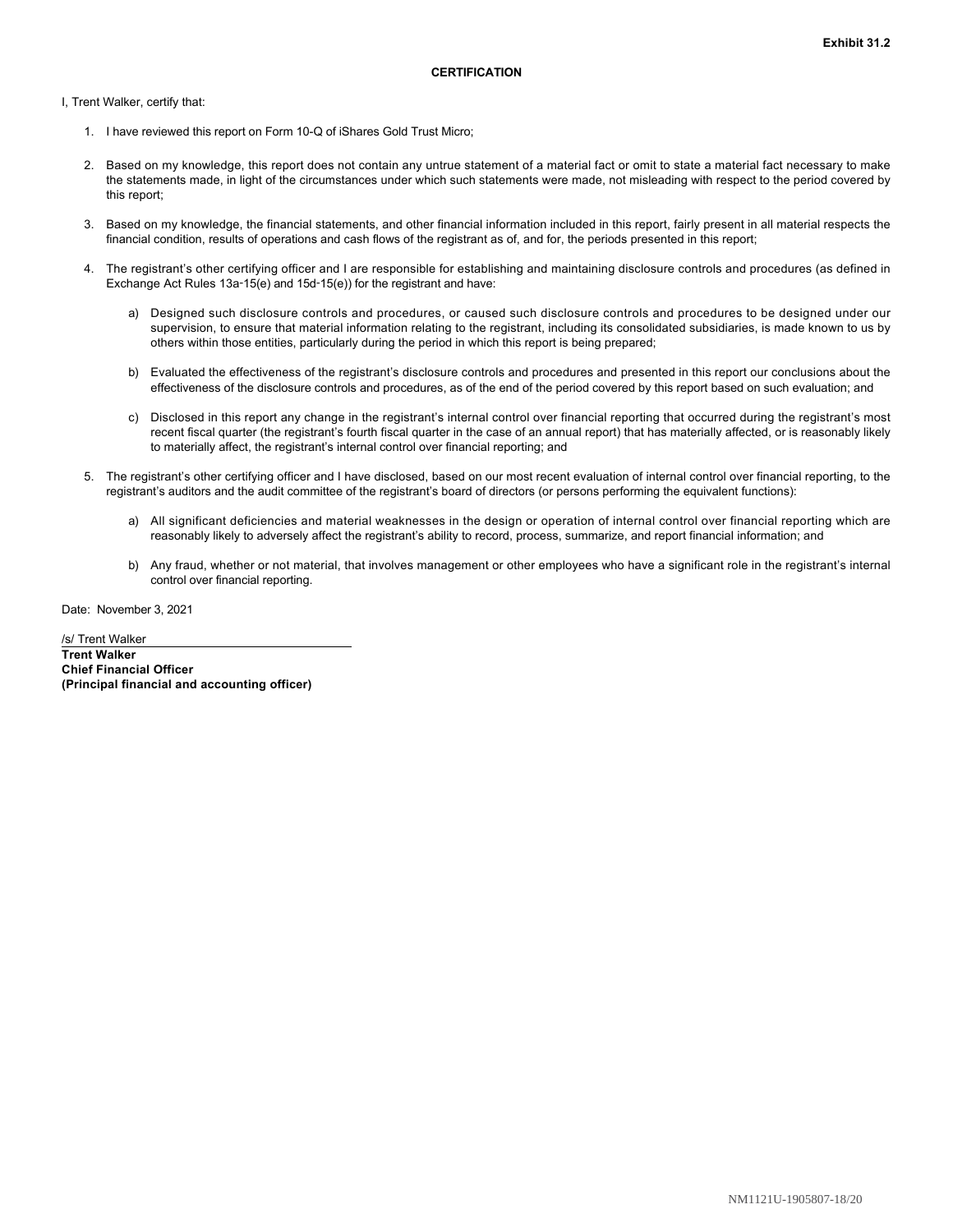#### <span id="page-18-0"></span>**Certification Pursuant to 18 U.S.C. Section 1350, as Adopted Pursuant to Section 906 of the Sarbanes-Oxley Act of 2002**

In connection with the Quarterly Report of iShares Gold Trust Micro (the "Trust") on Form 10-Q for the period ended September 30, 2021 as filed with the Securities and Exchange Commission on the date hereof (the "Report"), I, Paul Lohrey, Chief Executive Officer of iShares Delaware Trust Sponsor LLC, the Sponsor of the Trust, certify, pursuant to 18 U.S.C. Section 1350, as adopted pursuant to Section 906 of the Sarbanes-Oxley Act of 2002, that:

- 1. The Report fully complies with the requirements of Section 13(a) or 15(d) of the Securities Exchange Act of 1934, as amended; and
- 2. The information contained in the Report fairly presents, in all material respects, the financial condition and results of operations of the Trust.

It is not intended that this statement be deemed to be filed for purposes of the Securities Exchange Act of 1934.

Date: November 3, 2021

/s/ Paul Lohrey **Paul Lohrey\* President and Chief Executive Officer (Principal executive officer)**

The registrant is a trust and Mr. Lohrey is signing in his capacity as an officer of iShares Delaware Trust Sponsor LLC, the Sponsor of the registrant.